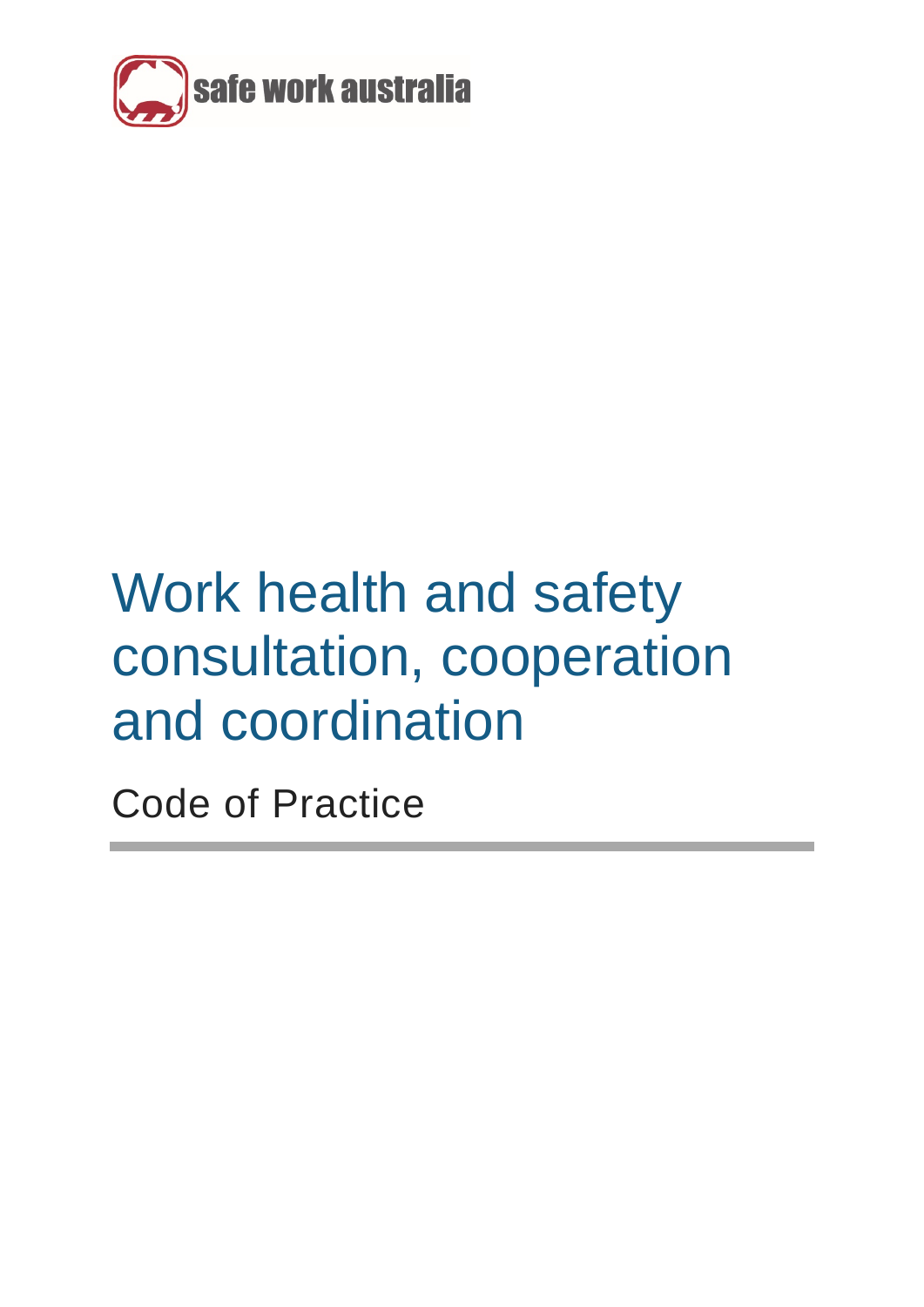#### **Disclaimer**

Safe Work Australia is an Australian Government statutory agency established in 2009. Safe Work Australia includes Members from the Commonwealth, and each state and territory, Members representing the interests of workers and Members representing the interests of employers.

Safe Work Australia works with the Commonwealth, state and territory governments to improve work health and safety and workers' compensation arrangements. Safe Work Australia is a national policy body, not a regulator of work health and safety. The Commonwealth, states and territories have responsibility for regulating and enforcing work health and safety laws in their jurisdiction.

ISBN 978-0-642-33299-8 (PDF)

ISBN 978-0-642-33300-1 (DOCX)

#### **Creative Commons**

This copyright work is licensed under a Creative Commons Attribution-Noncommercial 4.0 International licence. To view a copy of this licence, visit creativecommons.org/licenses In essence, you are free to copy, communicate and adapt the work for noncommercial purposes, as long as you attribute the work to Safe Work Australia and abide by the other licence terms.

#### **Contact information**

Safe Work Australia [| info@swa.gov.au](mailto:info@swa.gov.au) [| www.swa.gov.au](http://www.swa.gov.au/)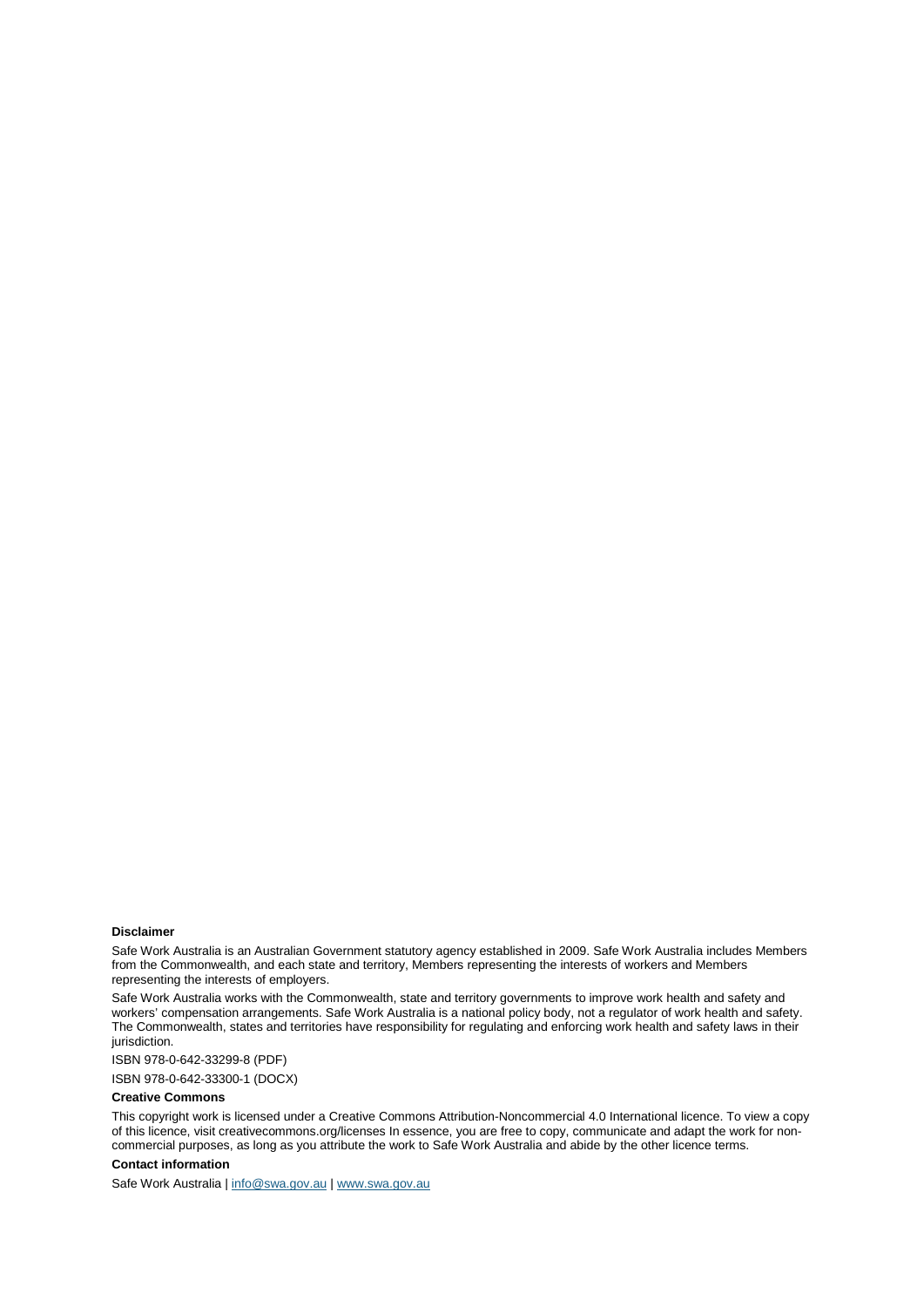# **Contents**

| 1. |                                                                                       |                                                                                 |  |  |
|----|---------------------------------------------------------------------------------------|---------------------------------------------------------------------------------|--|--|
|    | Who has duties in relation to work health and safety consultation, cooperation<br>1.1 |                                                                                 |  |  |
|    | 1.2.                                                                                  |                                                                                 |  |  |
| 2. |                                                                                       |                                                                                 |  |  |
|    | 2.1.                                                                                  |                                                                                 |  |  |
|    | 2.2.                                                                                  |                                                                                 |  |  |
|    | 2.3.                                                                                  |                                                                                 |  |  |
|    | 2.4.                                                                                  |                                                                                 |  |  |
|    |                                                                                       |                                                                                 |  |  |
|    | 3.1.                                                                                  |                                                                                 |  |  |
|    | 3.2.                                                                                  | Providing reasonable opportunities to express views and contribute  14          |  |  |
|    | 3.3.                                                                                  |                                                                                 |  |  |
|    | 3.4.                                                                                  |                                                                                 |  |  |
|    | 3.5.                                                                                  |                                                                                 |  |  |
|    | 3.6.                                                                                  |                                                                                 |  |  |
|    |                                                                                       |                                                                                 |  |  |
|    | 4.1.                                                                                  |                                                                                 |  |  |
|    | 4.2.                                                                                  |                                                                                 |  |  |
|    | 4.3.                                                                                  | Consulting using health and safety representatives and committees 19            |  |  |
|    | 4.4.                                                                                  |                                                                                 |  |  |
|    | 4.5.                                                                                  |                                                                                 |  |  |
|    | 5. When to consult, cooperate and coordinate activities with other duty holders  23   |                                                                                 |  |  |
|    | 5.1.                                                                                  |                                                                                 |  |  |
|    | 5.2                                                                                   | When must you consult, cooperate and coordinate with others?                    |  |  |
|    |                                                                                       |                                                                                 |  |  |
|    | 6.1.                                                                                  |                                                                                 |  |  |
|    | 6.2.                                                                                  |                                                                                 |  |  |
|    | 6.3.                                                                                  | What if another duty holder refuses to consult or cooperate or coordinate? 27   |  |  |
|    |                                                                                       |                                                                                 |  |  |
|    |                                                                                       |                                                                                 |  |  |
|    | Example 1: Consultation in a workplace with no health and safety representatives30    |                                                                                 |  |  |
|    |                                                                                       | Example 2: Consultation in a workplace with health and safety representatives31 |  |  |
|    |                                                                                       |                                                                                 |  |  |
|    |                                                                                       |                                                                                 |  |  |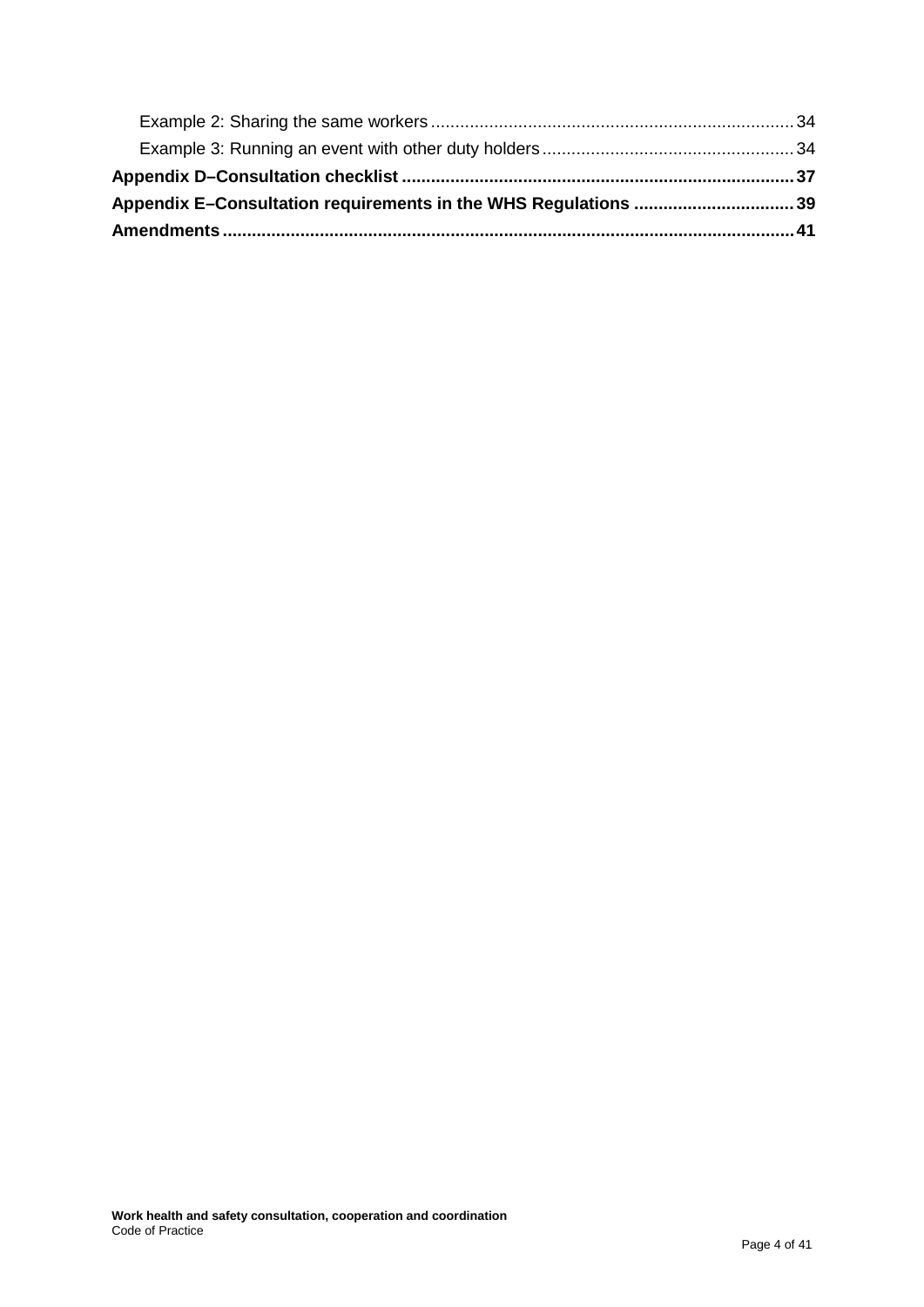# <span id="page-4-0"></span>Foreword

This Code of Practice on how to meet the requirements for consultation, cooperation and coordination on work health and safety matters is an approved code of practice under section 274 of the *[Work Health and Safety Act](https://www.safeworkaustralia.gov.au/doc/model-work-health-and-safety-act)* (the WHS Act).

An approved code of practice provides practical guidance on how to achieve the standards of work health and safety required under the WHS Act and the *[Work Health and Safety](https://www.safeworkaustralia.gov.au/doc/model-work-health-and-safety-regulations)  [Regulations](https://www.safeworkaustralia.gov.au/doc/model-work-health-and-safety-regulations)* (the WHS Regulations) and effective ways to identify and manage risks.

A code of practice can assist anyone who has a duty of care in the circumstances described in the code of practice. Following an approved code of practice will assist the duty holder to achieve compliance with the health and safety duties in the WHS Act and WHS Regulations, in relation to the subject matter of the code of practice. Like regulations, codes of practice deal with particular issues and may not cover all relevant hazards or risks. The health and safety duties require duty holders to consider all risks associated with work, not only those for which regulations and codes of practice exist.

Codes of practice are admissible in court proceedings under the WHS Act and WHS Regulations. Courts may regard a code of practice as evidence of what is known about a hazard, risk, risk assessment or risk control and may rely on the code in determining what is reasonably practicable in the circumstances to which the code of practice relates. For further information see the Interpretive Guideline: *[The meaning of 'reasonably practicable](https://www.safeworkaustralia.gov.au/doc/interpretive-guideline-model-work-health-and-safety-act-meaning-reasonably-practicable)*'.

Compliance with the WHS Act and WHS Regulations may be achieved by following another method if it provides an equivalent or higher standard of work health and safety than the code.

An inspector may refer to an approved code of practice when issuing an improvement or prohibition notice.

#### **Scope and application**

This Code is intended to be read by a person conducting a business or undertaking (PCBU). It provides practical guidance to PCBUs on how to effectively consult with workers who carry out work for the business or undertaking and who are (or are likely to be) directly affected by a health and safety matter. It includes information on mechanisms to facilitate worker participation and representation.

This Code also provides guidance to PCBUs who share responsibility for the same work health and safety matter on how to consult, cooperate and coordinate activities with each other.

This Code may be a useful reference for other persons interested in the duties under the WHS Act and WHS Regulations.

This Code applies to all workplaces covered by the WHS Act where work health and safety consultation, cooperation and coordination is required.

#### **How to use this Code of Practice**

This Code includes references to the legal requirements under the WHS Act and WHS Regulations. These are included for convenience only and should not be relied on in place of the full text of the WHS Act or WHS Regulations. The words 'must', 'requires' or 'mandatory' indicate a legal requirement exists that must be complied with.

The word 'should' is used in this Code to indicate a recommended course of action, while 'may' is used to indicate an optional course of action.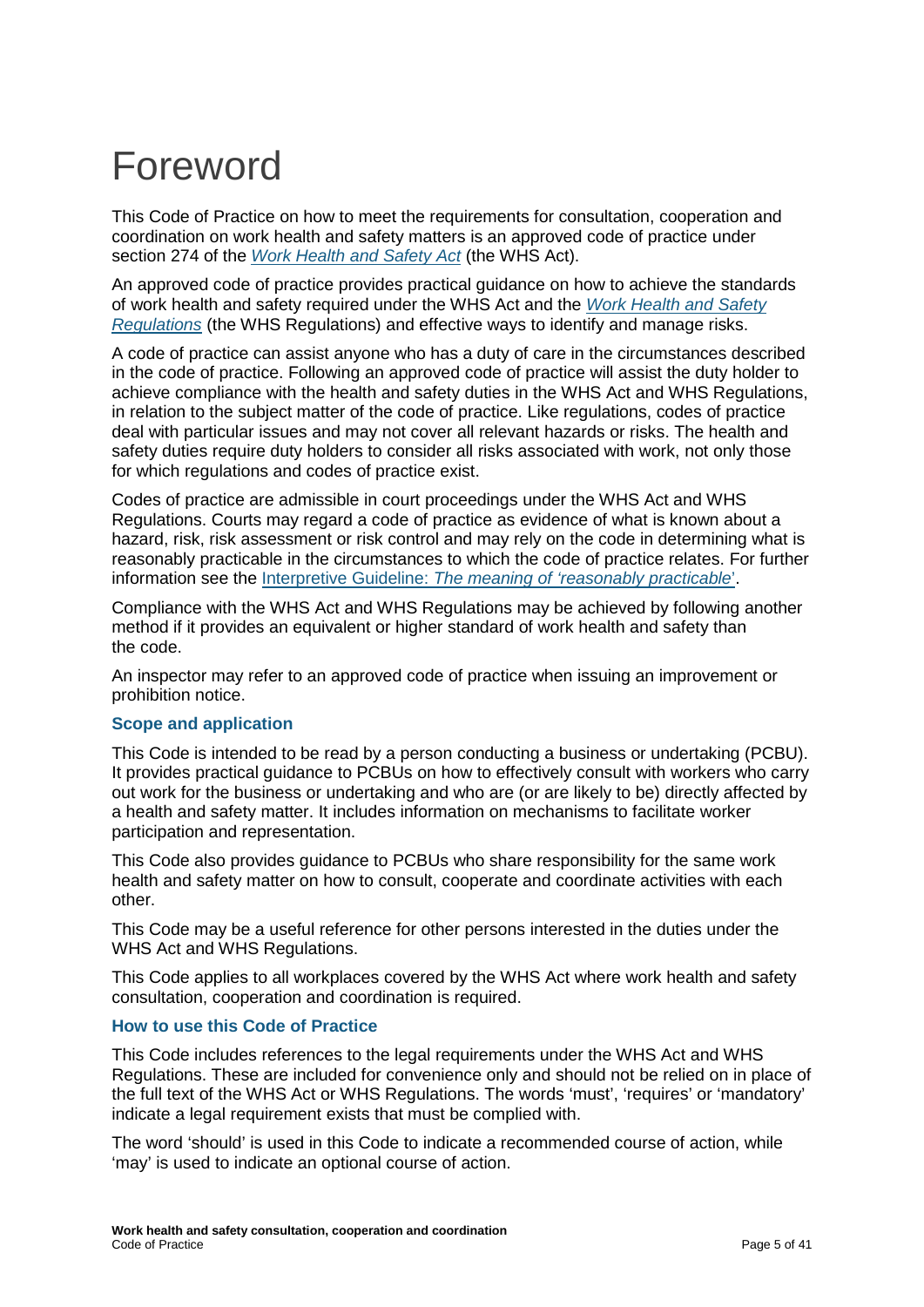# <span id="page-5-0"></span>1. Introduction

# <span id="page-5-1"></span>1.1. Who has duties in relation to work health and safety consultation, cooperation and coordination?

Duty holders who have a role in either consultation, cooperation or coordination include:

- persons conducting a business or undertaking (PCBUs)
- − designers, manufacturers, importers, suppliers and installers of plant, substances or structures, and
- − officers.

Workers and other persons at the workplace also have duties under the WHS Act, such as the duty to take reasonable care for their own health and safety at the workplace.

A person can have more than one duty and more than one person can have the same duty at the same time.

Early consultation and identification of risks can allow for more options to eliminate or minimise risks and reduce the associated costs.

### Person conducting a business or undertaking

PCBUs have a duty to consult workers about work health and safety and may also have duties to consult, cooperate and coordinate with other duty holders.

#### **Consulting workers**

#### **WHS Act section 47**

Duty to consult workers

A PCBU must consult, so far as is reasonably practicable, with workers who carry out work for the business or undertaking and who are (or are likely to be) directly affected by a health and safety matter.

This duty to consult is based on the recognition that worker input and participation improves decision-making about health and safety matters and assists in reducing work-related injuries and disease.

The broad definition of a 'worker' under the WHS Act means a PCBU must consult with employees and anyone else who carries out work for the business or undertaking. A PCBU must consult, so far as is reasonably practicable, with contractors and subcontractors and their employees, on-hire workers, outworkers, apprentices, trainees, work experience students, volunteers and other people who are working for the PCBU and who are, or are likely to be, directly affected by a health and safety matter.

Workers are entitled to take part in consultations and to be represented in consultations by a health and safety representative who has been elected to represent their work group.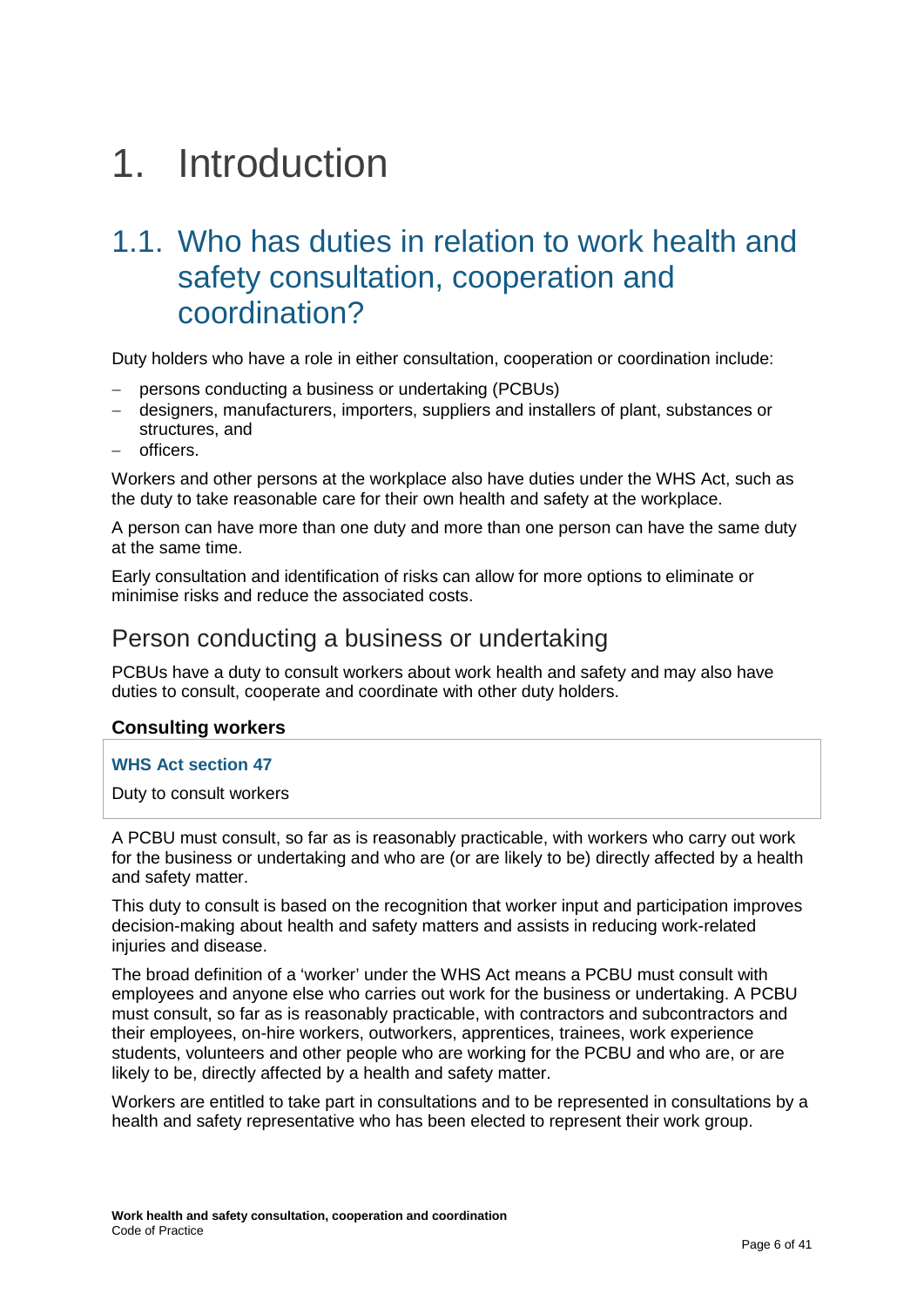#### **Consulting, cooperating and coordinating activities with other duty holders**

#### **WHS Act section 46**

Duty to consult with other duty holders

The WHS Act requires a PCBU to consult, cooperate and coordinate activities with all other persons who have a work health or safety duty in relation to the same matter, so far as is reasonably practicable.

There is often more than one business or undertaking with responsibility for the same health and safety matters, either because they are involved in the same activities or share the same workplace.

In these situations, each duty holder should exchange information to find out who is doing what and work together in a cooperative and coordinated way so risks are eliminated or minimised so far as is reasonably practicable.

Examples of where a PCBU will have a health and safety duty include where:

- − the PCBU engages workers to carry out work
- − the PCBU directs or influences workers in carrying out work
- − other persons may be put at risk from work carried out in their business or undertaking
- − the PCBU manages or controls a workplace or the fixtures, fittings or plant at a workplace
- − the PBCU's business or undertaking involves designing, manufacturing, importing or supplying plant, substances or structures for use at a workplace
- − the PBCU's business or undertaking involves installing, constructing or commissioning plant or structures at a workplace.

Duty holders' work activities may overlap and interact at particular times. When they share a duty, for example a duty in relation to the health and safety of the same worker or workers, or are involved in the same work, they will be required to consult, cooperate and coordinate activities with each other so far as is reasonably practicable.

## Designers, manufacturers, importers and suppliers of plant, substances or structures

#### **WHS Act Part 2 Division 3**

Further duties of persons conducting businesses or undertakings

Designers, manufacturers, importers and suppliers of plant, substances or structures must ensure, so far as is reasonably practicable, the plant, substance or structure they design, manufacture, import or supply is without risks to health and safety. This duty includes carrying out testing and analysis as well as providing specific information about the plant or substance.

To assist in meeting these duties, the WHS Regulations require:

- − manufacturers to consult with designers of the plant
- − importers to consult with designers and manufacturers of plant, and
- − the person who commissions construction work to consult with the designer of the structure.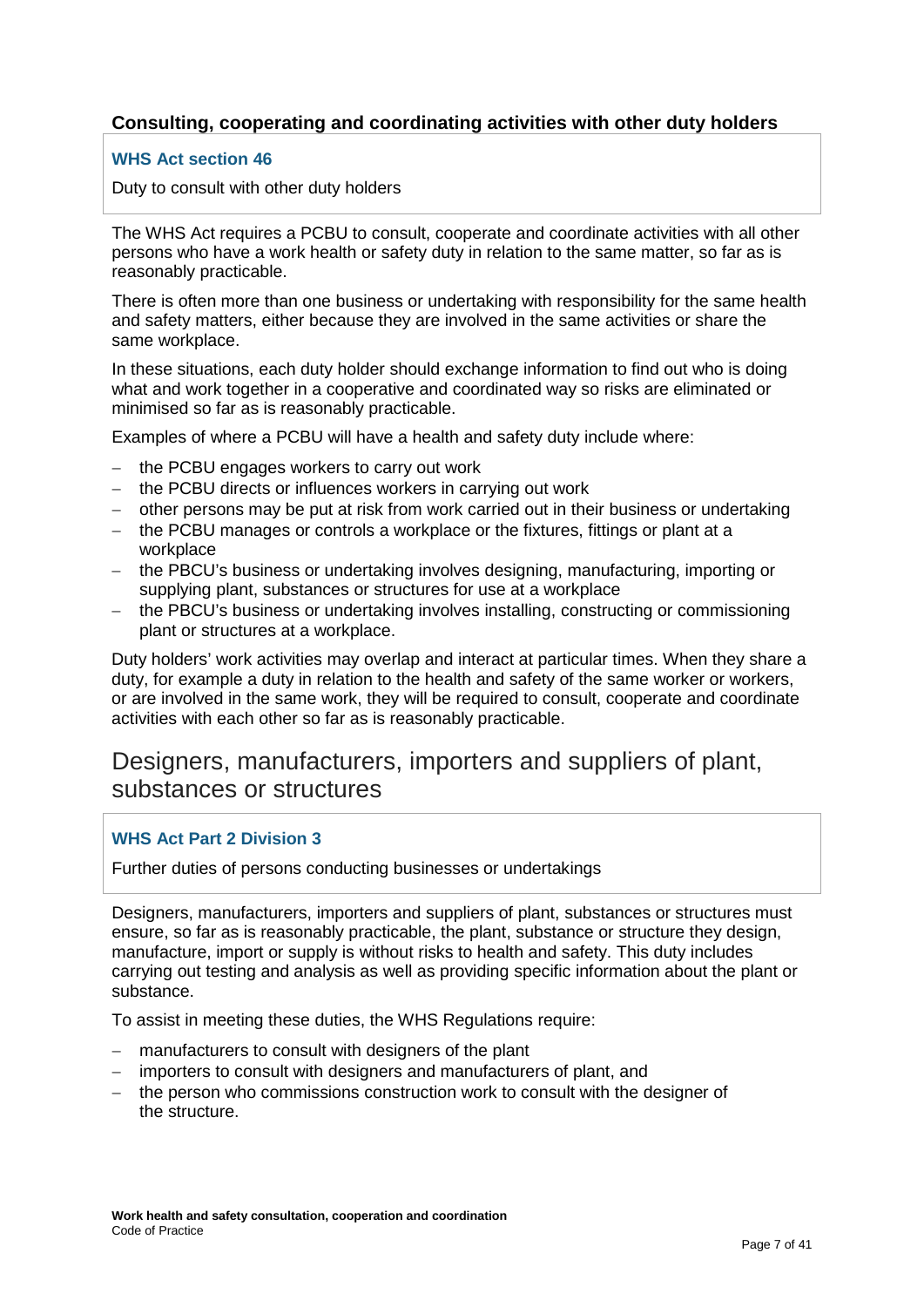## Principal contractors

#### **WHS Regulation 309**

#### WHS management plan—preparation

The principal contractor for a construction project has a specific duty under the WHS Regulations to document, in their WHS Management Plan for the project, the arrangements in place for consultation, cooperation and coordination between the PCBUs at the site.

### **Officers**

#### **WHS Act section 27**

Duty of officers

Officers, for example company directors, have a duty to exercise due diligence to ensure the PCBU complies with the WHS Act and WHS Regulations. This includes taking reasonable steps to ensure the business or undertaking has appropriate processes for complying with the duty to consult workers as well as the duty to consult, cooperate and coordinate with other duty holders. Further information on who is an officer and their duties is available in the *[Interpretive Guideline: The health and safety duty of an officer under section 27](https://www.safeworkaustralia.gov.au/doc/interpretive-guideline-model-work-health-and-safety-act-health-and-safety-duty-officer-under)*.

### **Workers**

#### **WHS Act section 28**

Duties of workers

Workers have a duty to take reasonable care for their own health and safety and to not adversely affect the health and safety of other persons. Workers must comply with reasonable instructions, as far as they are reasonably able, and cooperate with reasonable health and safety policies or procedures that have been notified to workers, for example procedures for consultation at the workplace.

# <span id="page-7-0"></span>1.2. Why is consultation important?

Consultation is a legal requirement and an essential part of managing health and safety risks.

A safe workplace is more easily achieved when everyone involved in the work communicates with each other to identify hazards and risks, talks about health and safety concerns and works together to find solutions. This includes cooperation between duty holders, the people who manage or control the work and those who carry out the work or who are affected by the work.

By drawing on the knowledge and experience of their workers, PCBUs can make more informed decisions about how the work should be carried out safely.

Effective health and safety consultation also has other benefits:

− *greater awareness and commitment*—because workers who have been actively involved in how health and safety decisions are made will better understand the decisions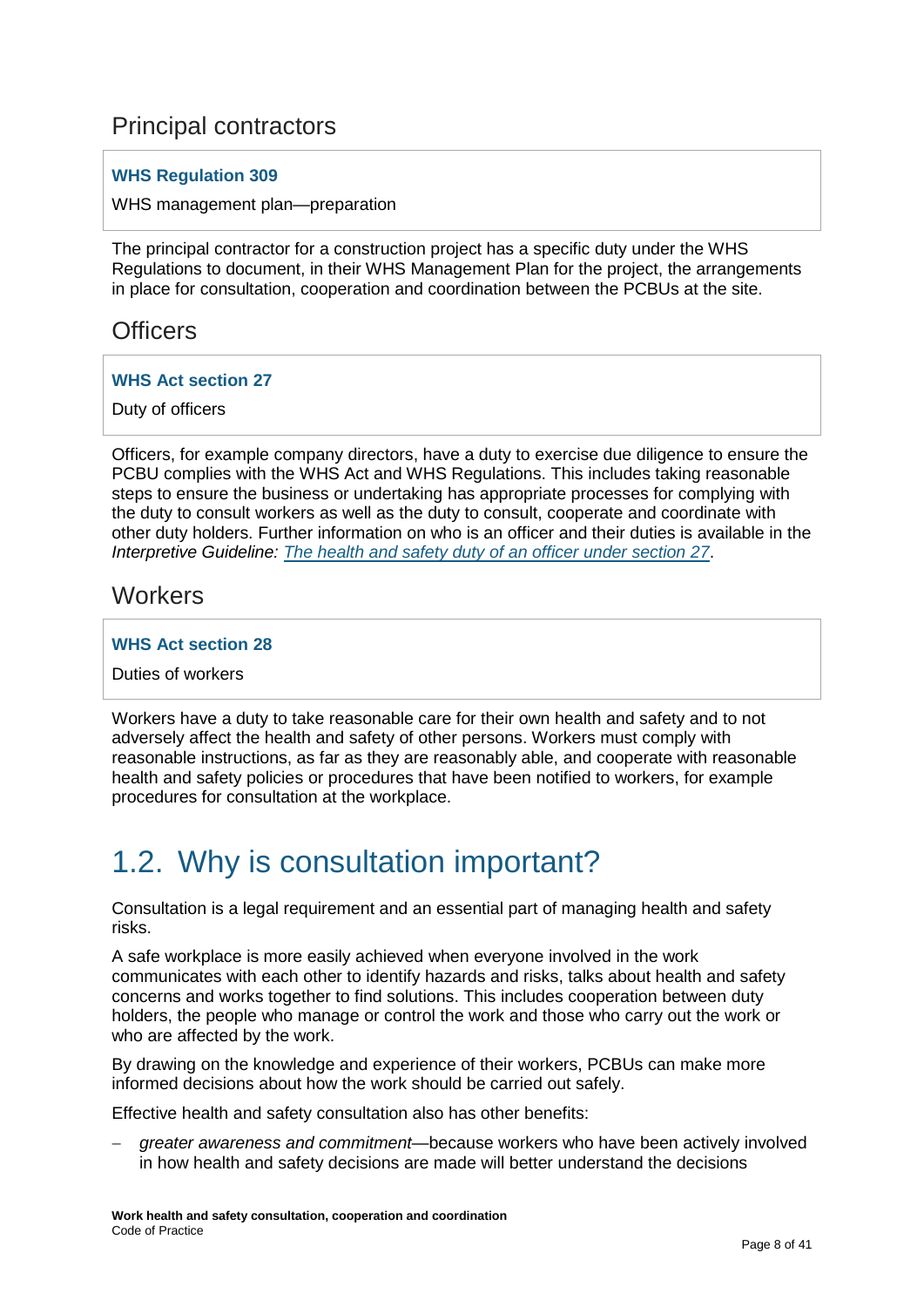− *positive working relationships*—because understanding the views of others leads to greater cooperation and trust.

In situations where a PCBU shares responsibility for health and safety with another person, the requirement to consult, cooperate and coordinate activities with other duty holders will help address gaps in managing health and safety risks that often occur when:

- − there is a lack of understanding of how the activities of each person may add to the hazards and risks to which others may be exposed
- − duty holders assume someone else is taking care of the health and safety matter, or
- − the person who takes action is not the best person to do so.

Consulting, cooperating and coordinating activities with other duty holders assists each duty holder understand how their activities may impact on health and safety and the actions each duty holder takes to control risks are complementary.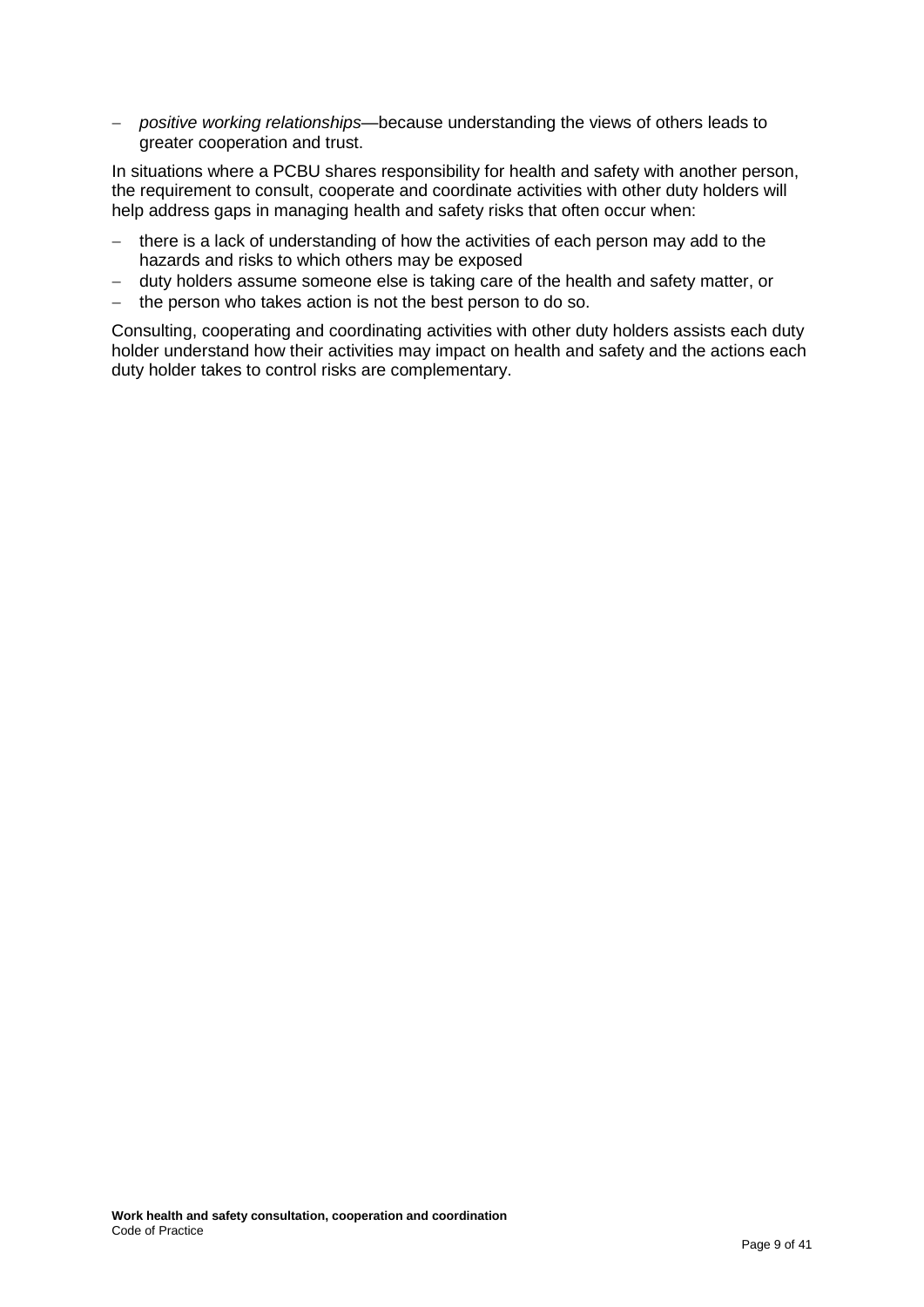# <span id="page-9-0"></span>2. When to consult with workers

Many organisational decisions or actions have health and safety consequences for workers. For example, introducing new equipment into the workplace may affect the tasks your workers carry out, the timeframes for doing work, how they interact with each other and the environment in which they work.

The WHS Act identifies specific matters that trigger the requirement for consultation.

#### **WHS Act section 49**

When consultation is required

As a person conducting a business or undertaking (PCBU) you must consult with workers when:

- identifying hazards and assessing risks to health and safety arising from the work carried out or to be carried out
- − making decisions about ways to eliminate or minimise those risks
- − making decisions about the adequacy of facilities for the welfare of workers
- − proposing changes that may affect the health or safety of your workers, and
- − making decisions about procedures for consulting with workers; resolving health or safety issues at the workplace; monitoring health of your workers; monitoring the conditions at the workplace under your management or control and providing information and training for your workers.

However, it may be useful to also consult workers about matters not listed above. Requirements for consultation in the WHS Regulations are listed in [Appendix E.](#page-38-0)

Regular consultation is better than consulting only as issues arise on a case-by-case basis because it allows you to identify and fix potential problems early.

# <span id="page-9-1"></span>2.1. Managing work health and safety risks

Consultation is required when identifying hazards, assessing risks and deciding on measures to eliminate or minimise those risks.

In deciding how to eliminate or minimise risks, you must consult with your workers who will be affected by this decision, either directly or through their health and safety representative. Their experience may help you identify hazards and choose practical and effective control measures. A duty holder must review control measures if consultations indicate a review is necessary.

Regularly walking around the workplace, talking to your workers and observing how work is done will also help you identify hazards. Conducting a survey of your workers can provide valuable information about work-related health issues, for example workplace bullying, stress and muscular aches and pains that can signal potential hazards.

Workers and their health and safety representatives may request access to information, for example technical guidance about workplace hazards and risks associated with plant, equipment and substances. Information should not be withheld just because it is technical or may be difficult to understand.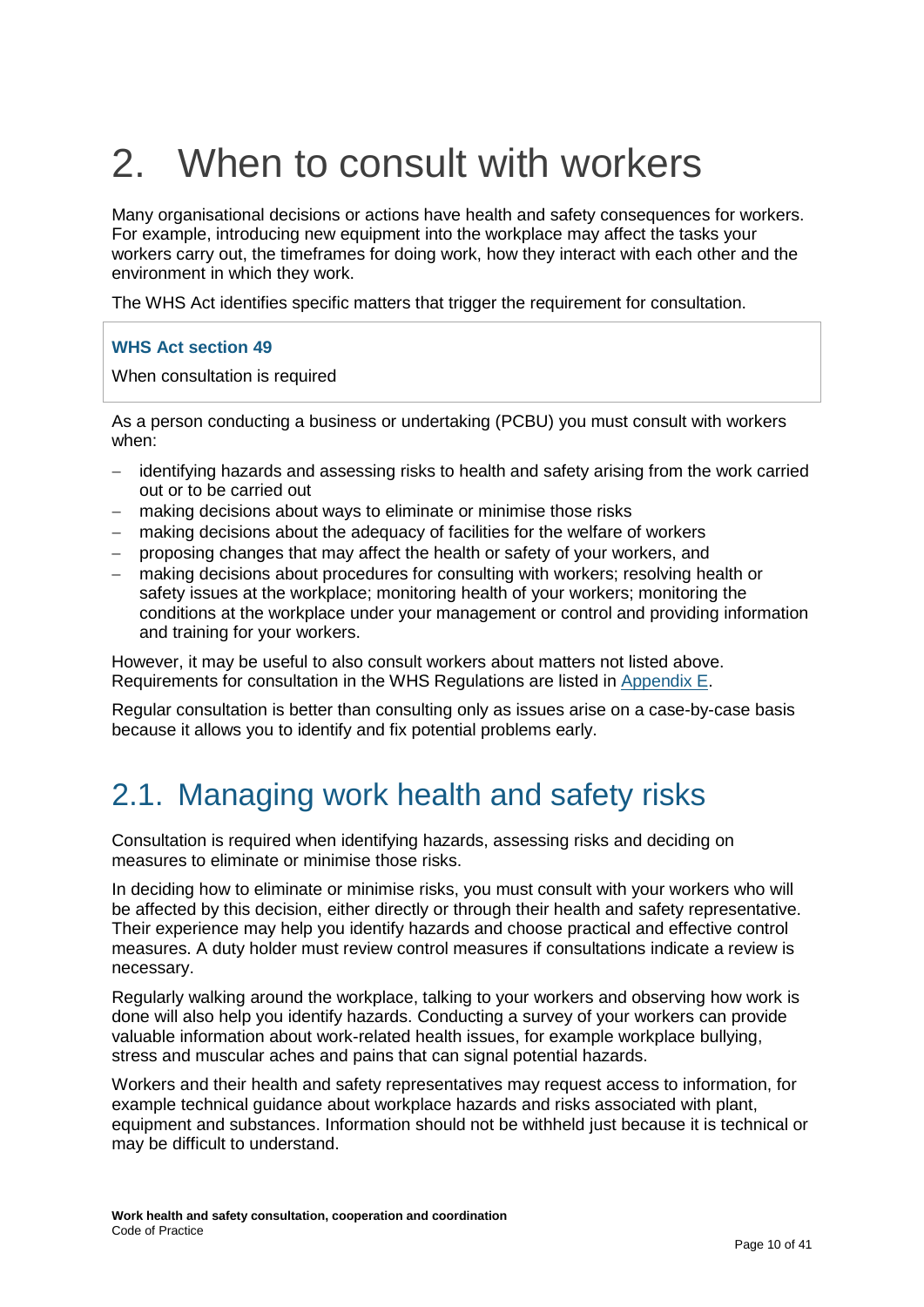The WHS Act requires you to allow health and safety representatives for a work group to have access to information you have relating to hazards, including associated risks, affecting workers in the work group and also information about the health and safety of workers in the work group. This does not extend access to personal or medical information that identifies or could reasonably lead to the identification of a worker without the worker's consent.

Further guidance on risk management is available in the Code of Practice: [How to manage](https://www.safeworkaustralia.gov.au/doc/model-code-practice-how-manage-work-health-and-safety-risks)  [work health and safety risks.](https://www.safeworkaustralia.gov.au/doc/model-code-practice-how-manage-work-health-and-safety-risks)

## <span id="page-10-0"></span>2.2. Deciding on welfare facilities

Facilities are things provided for the welfare of workers, for example toilets, drinking water, washing facilities, eating facilities, change rooms, personal storage and first aid.

You must consult your workers when making decisions about what facilities are needed (for example the number and location of toilets), taking into consideration the number and composition of your workforce, the type of work your workers do, the nature of the hazards in the workplace and the size and location of your workplace. The consultation should include access, cleaning and maintenance of the facilities.

If the facilities are already provided at the workplace, you should consult your workers and their health and safety representatives when there are changes affecting the adequacy of the facilities. This will help you determine if you should change or expand your facilities.

Further guidance is available in the Code of Practice: *[Managing the work environment and](https://www.safeworkaustralia.gov.au/doc/model-code-practice-managing-work-environment-and-facilities)  [facilities](https://www.safeworkaustralia.gov.au/doc/model-code-practice-managing-work-environment-and-facilities)*.

# <span id="page-10-1"></span>2.3. Making changes affecting work health and safety

You must consult your workers when proposing changes that may affect their work health and safety. Some examples of when consultation would be required include when you are proposing to:

- − change work systems such as shiftwork rosters, work procedures or the work environment
- − develop a new product or plan a new project
- − purchase new or used equipment or use new substances, or
- <span id="page-10-2"></span>− restructure the business.

# 2.4. Developing work health and safety procedures

A procedure sets out the steps to be followed for work activities. You must consult with affected workers when developing procedures for:

- − consulting with workers on work health and safety
- − resolving work health and safety issues
- monitoring workers' health and workplace conditions, and
- providing information and training for workers.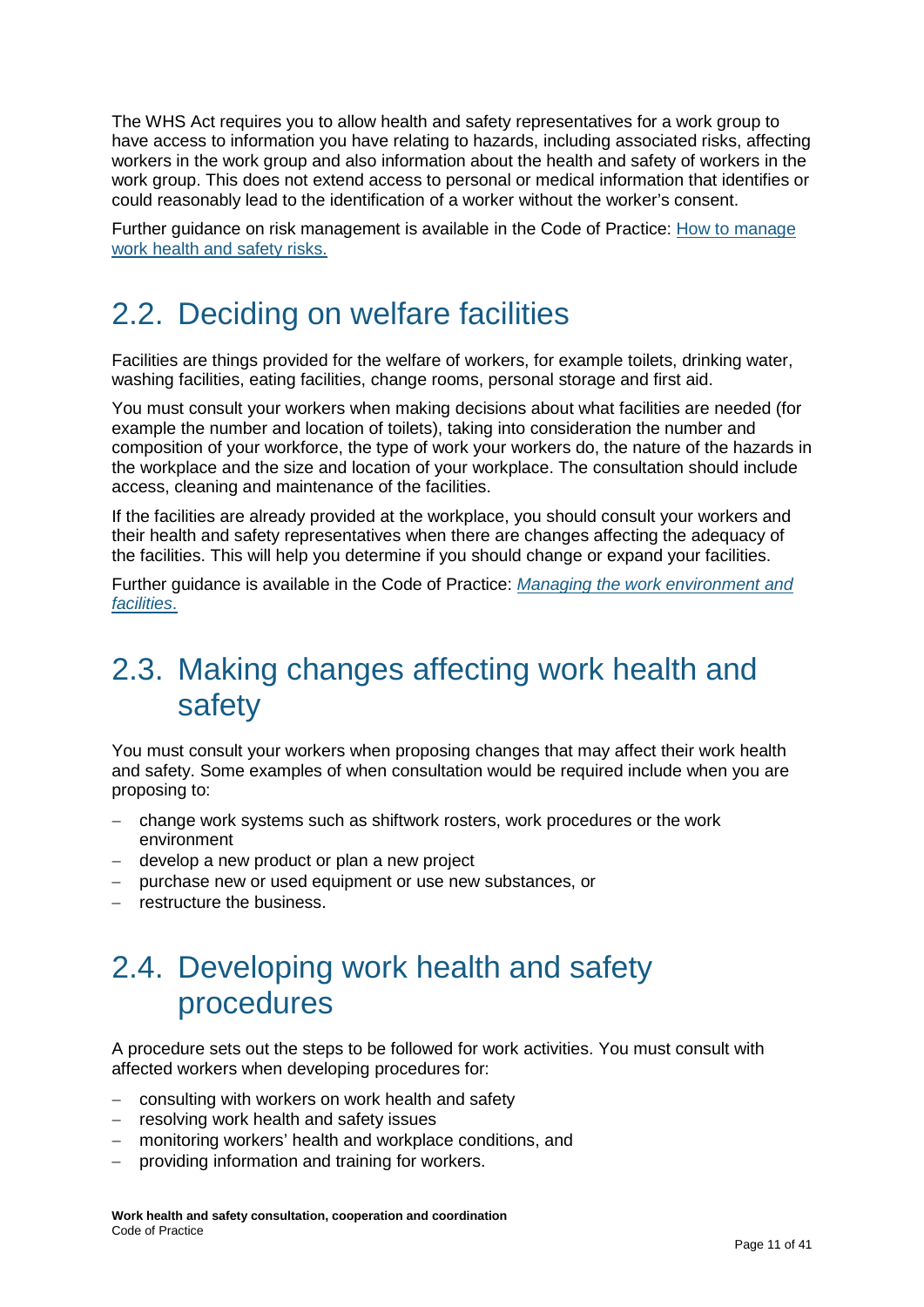Procedures should be in writing to provide clarity and certainty at the workplace and assist in demonstrating compliance. They should clearly set out the role of health and safety representatives, both legislative and workplace specific, and other parties involved in the activity. The procedures should be easily accessible, for example by placing them on noticeboards and intranet sites.

## Developing issue resolution procedures

The WHS Regulations set out default issue resolution procedures which you must follow unless you choose to develop your own procedures. If you choose to develop your own procedures, you must follow the minimum requirements and steps set out in the WHS Act and WHS Regulations. These include setting out your procedures in writing and communicating the procedures to all workers they cover.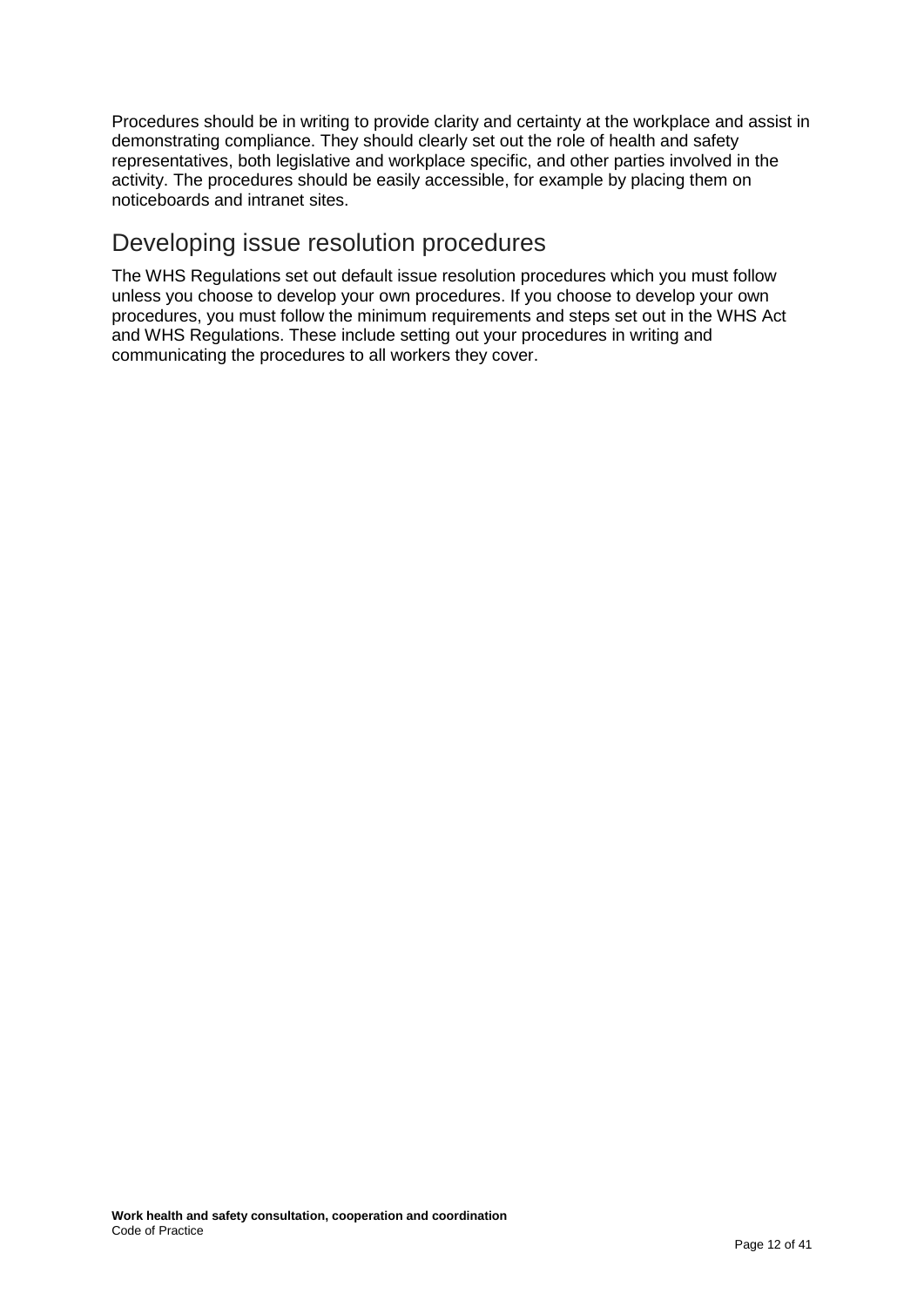# <span id="page-12-0"></span>3. What is effective consultation?

Consultation is a two-way process between you and your workers where you:

- − *talk* to each other about health and safety matters
- − *listen* to their concerns and raise your concerns
- − *seek and share* views and information, and
- − *consider* what your workers say before you make decisions.

#### **WHS Act section 48**

Nature of consultation

Consultation requires that:

- relevant work health and safety information is shared with workers
- − workers are given a reasonable opportunity to express their views and to raise health or safety issues
- − workers are given a reasonable opportunity to contribute to the decision-making process relating to the health and safety matter
- − the views of workers are taken into account
- − workers are advised of the outcome of any consultation in a timely manner, and
- − if the workers are represented by a health and safety representative, consultation must include that representative.

Management commitment and open communication between managers and workers is important in achieving effective consultation. Your workers are more likely to engage in consultation when their knowledge and ideas are actively sought and concerns about health and safety are taken seriously.

Consultation does not mean telling your workers about a health and safety decision or action after it has been taken. Workers should be encouraged to:

- − ask questions about health and safety
- − raise concerns and report problems
- − make safety recommendations, and
- be part of the problem-solving process.

While consultation may not always result in agreement, agreement should be the objective as it will make it more likely the decisions are effective and actively supported.

# <span id="page-12-1"></span>3.1. Sharing information

You must share relevant information with workers and their health and safety representatives about matters that may affect their health and safety. This information should be provided early on so workers and health and safety representatives have enough time to consider the matters, discuss them and then provide feedback to you.

You should make available the information you have relating to the health and safety matter to enable informed and constructive discussions. This information may include:

- health and safety policies and procedures
- technical guidance about hazards, risks and risk control measures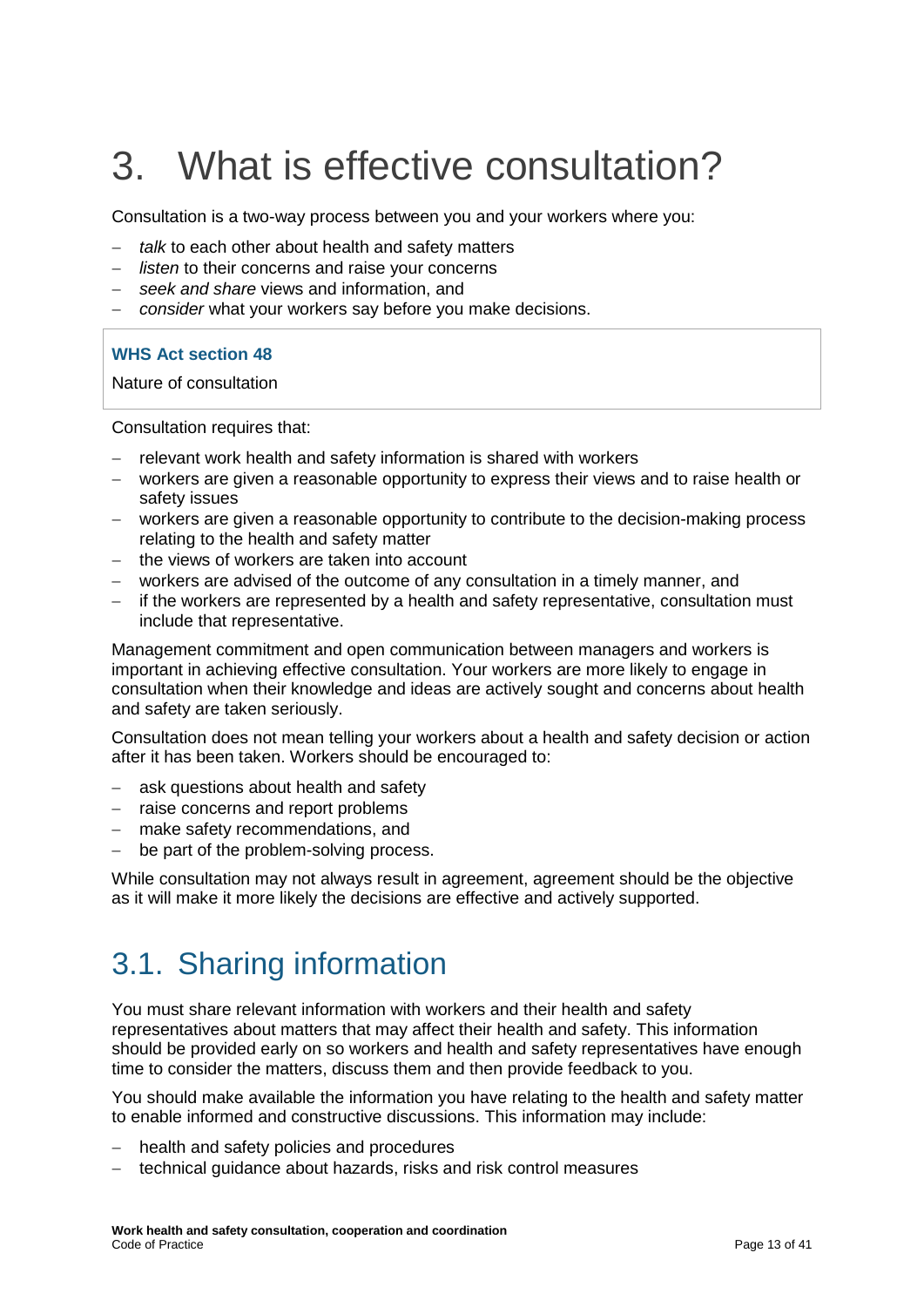- − hazard reports and risk assessments
- − proposed changes to the workplace, systems of work, plant or substances, and
- − data on incidents, illnesses or injuries (in a way that protects the confidentiality of personal information).

The information should be presented in a way that can be easily understood by your workers and take into account literacy needs and the cultural or linguistically diverse backgrounds of your workers.

Young workers and those with limited English may be less likely to question health and safety practices or speak up if they are unsure. They may find it easier to communicate through a health and safety representative, an interpreter or worker representative. Information should also be simplified and presented in different ways to make it easier to understand, for instance using diagrams.

Meeting face-to-face is usually the most effective way of communicating, although it may not always be possible or preferable. Information can also be shared in other ways including:

- − by telephone or email, and
- − by featuring current health and safety news and information on intranet sites or noticeboards.

Information should be updated and attention drawn to new material so people who do not regularly check health and safety information will know what is happening in their workplace.

## <span id="page-13-0"></span>3.2. Providing reasonable opportunities to express views and contribute

Workers must be given a reasonable opportunity to express their views, raise work health and safety issues and contribute to health and safety decisions. This may involve:

- − providing a suitable time during work hours for consultation with workers
- − allowing opinions about health and safety to be regularly discussed and considered during workplace meetings, and
- − providing workers with different ways to provide feedback, for example using email, setting up an intranet health and safety page or a suggestion box.

How long the consultation process takes will depend on the complexity of the health and safety matter, how many people are being consulted, the accessibility of workers and the methods of consultation. A simple issue affecting only a small number of workers can probably be dealt with in a few hours or days through regular channels of communication. A complex technical matter, or consulting a large workforce, may require more time.

If there are health and safety representatives for the workplace you must include them in the discussions, with or without the direct involvement of workers.

# <span id="page-13-1"></span>3.3. Taking views into account

You must take the views of your workers and health and safety representatives into account before making a decision. Consultation does not require consensus or agreement but you must allow your workers to contribute to health and safety decisions you make in your business.

You should agree to respond to concerns and questions raised by workers within a certain timeframe and offer feedback about options they propose.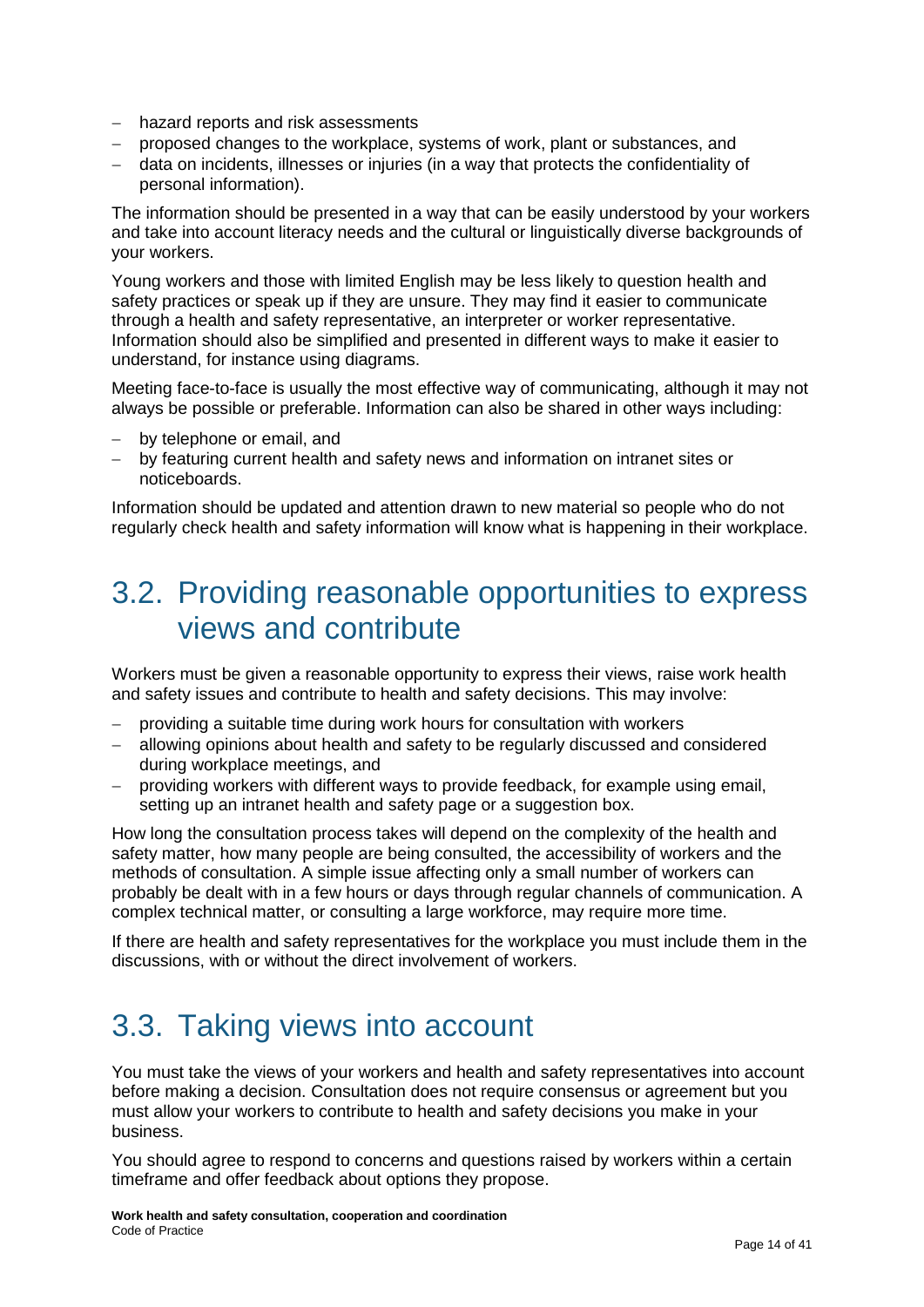# <span id="page-14-0"></span>3.4. Advising outcomes of consultation

You must inform your workers of your final decision or course of action as soon as possible. You should provide information to help them understand the reasons for your decision.

# <span id="page-14-1"></span>3.5. To what extent should you consult?

You must consult on health and safety matters so far as is reasonably practicable with workers who carry out work for you and who are (or are likely to be) directly affected. This includes consulting with your employees, contractors and subcontractors, the workers of contractors and subcontractors, employees of labour hire companies assigned to you, outworkers, trainees and apprentices, work experience students and volunteers (if any) about health and safety decisions directly affecting them and which you influence or control.

Consultation that is 'reasonably practicable' is both objectively possible and reasonable in the particular circumstances. What is reasonably practicable will depend on an objective consideration of relevant factors, for example the:

- − size and structure of the business
- − nature of the work carried out in the business
- − nature and severity of the particular hazard or risk
- − nature of the decision or action including the urgency to make a decision or take action
- availability of the relevant workers and health and safety representatives
- − work arrangements, for example shiftwork and remote work, and
- − characteristics of the workers including languages spoken and literacy levels.

#### Further information is available in the Guide: *[How to determine what is reasonably](https://www.safeworkaustralia.gov.au/doc/how-determine-what-reasonably-practicable-meet-health-and-safety-duty)  [practicable to meet a health and safety duty](https://www.safeworkaustralia.gov.au/doc/how-determine-what-reasonably-practicable-meet-health-and-safety-duty)*.

The aim of consultation should be to ensure you have sufficient information to make wellinformed decisions and the workers who may be affected are given a reasonable opportunity to provide their views and understand the reasons for the decisions.

You are not expected to consult if it is not possible in the circumstances, but are required to take a proactive and sensible approach to consultation. For example, an urgent response to an immediate risk may necessarily limit the extent of consultation in some circumstances. It may also not be reasonably practicable to consult with workers who are on extended leave. However, it would be appropriate to ensure these workers are kept informed about matters affecting their health and safety when they return to work.

It is not always necessary to consult with every worker in your workplace. The workers you consult with will be those who are, or could be, directly affected by the health and safety matter. For example, a problem with air temperature experienced on one level of an office block may not directly affect the work health and safety of workers on other levels. Only workers on the affected level must be consulted about the matter.

# <span id="page-14-2"></span>3.6. Must consultation be documented?

Consultation with workers and with other duty holders does not have to be documented unless specifically required under the WHS Regulations, for example regulation 552 of the WHS Regulations requires a major hazard facility's safety case outline to include a description of the consultation with workers undertaken in the preparation of the safety case. However, it is good practice to keep records to demonstrate compliance with consultation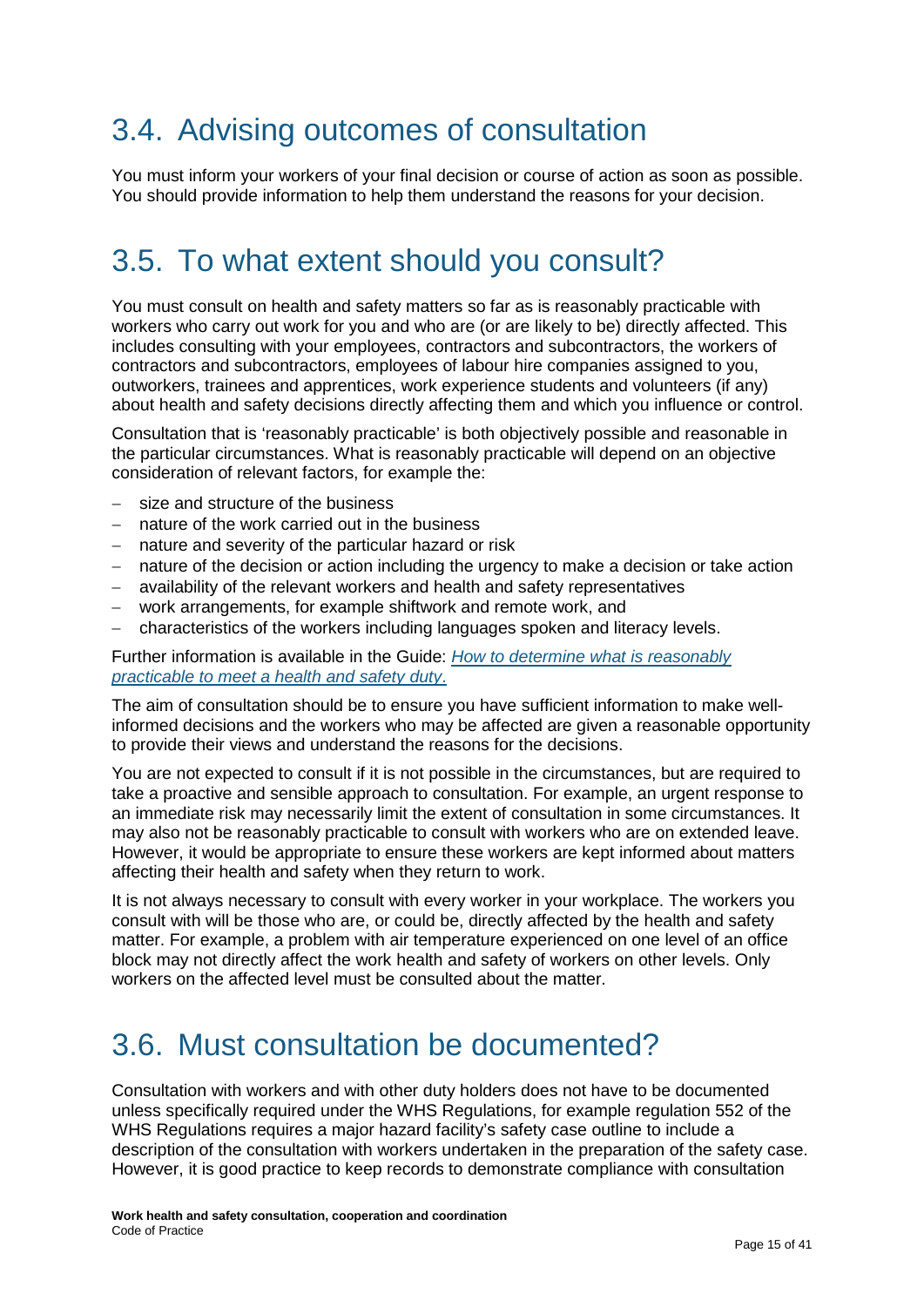requirements. Records of consultation may also assist the risk management process and make disputes less likely.

Records should include outcomes of discussions. Records can be brief and simple, and cover:

- − what the safety matter is
- − who was identified as affected, or likely to be affected
- − who was involved in consultations
- − key issues consultation identified
- − what decision has been made and why
- − who is to take action and by when, and
- − when the action was completed.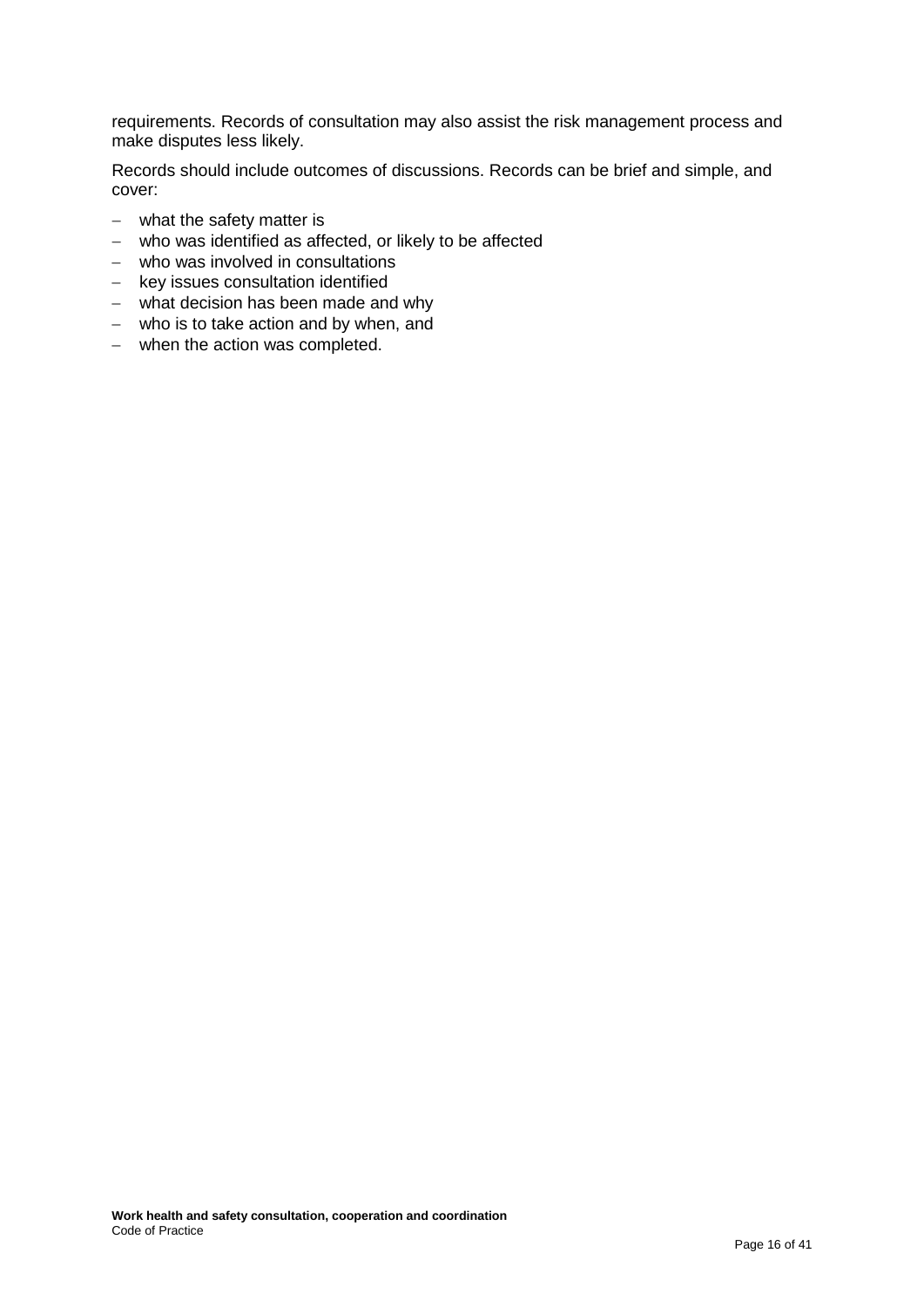# <span id="page-16-0"></span>4. How to consult with workers

Consultation with workers can be undertaken in various ways. It does not need to be a formal process and can be as simple as talking to them regularly and considering their views when making health and safety decisions.

Consultation can also be undertaken through health and safety representatives and health and safety committees. However, the WHS Act does not require the establishment of these consultation mechanisms, unless:

- − in relation to a health and safety representative—a request is made by a worker
- − in relation to a health and safety committee—a request is made by five or more workers or a health and safety representative.

If workers are represented by a health and safety representative, any consultation must involve that representative.

As a person conducting a business or undertaking (PCBU) you may establish arrangements for consultation to suit your workers and workplace situations including agreed consultation procedures, as long as those arrangements are consistent with the requirements of the WHS Act.

## <span id="page-16-1"></span>4.1. What kind of consultation is best for your workplace?

Consultation arrangements should take into account the size of the business, the way work is arranged and what suits your workers.

To determine how best to consult, you should first discuss with your workers issues for example:

- − the duty to consult and the purpose of consultation
- − the range of work and associated health and safety issues at the workplace
- − the various ways for consultation to occur including your workers' right to elect health and safety representatives, and
- − your workers' ideas about the most effective way to consult.

You should develop methods that:

- − meet your duty to consult
- so far as is reasonably practicable, ensure all affected workers can participate in consultation including shiftworkers or mobile workers, and
- will best integrate with the way your business manages health and safety.

You should consider how management normally communicates with the workers.

You may not need to establish separate consultation arrangements if there are regular discussions between managers or supervisors and the workers, for example weekly team meetings. This may be the case in a small business with few workers where there are direct discussions as part of everyday work.

In organisations where it may not be reasonably practicable to consult each worker individually, health and safety representatives or committees may be more appropriate. Some workplaces may use a mix of consultation arrangements to suit different types of workers and situations. For example, a business may have a number of full-time workers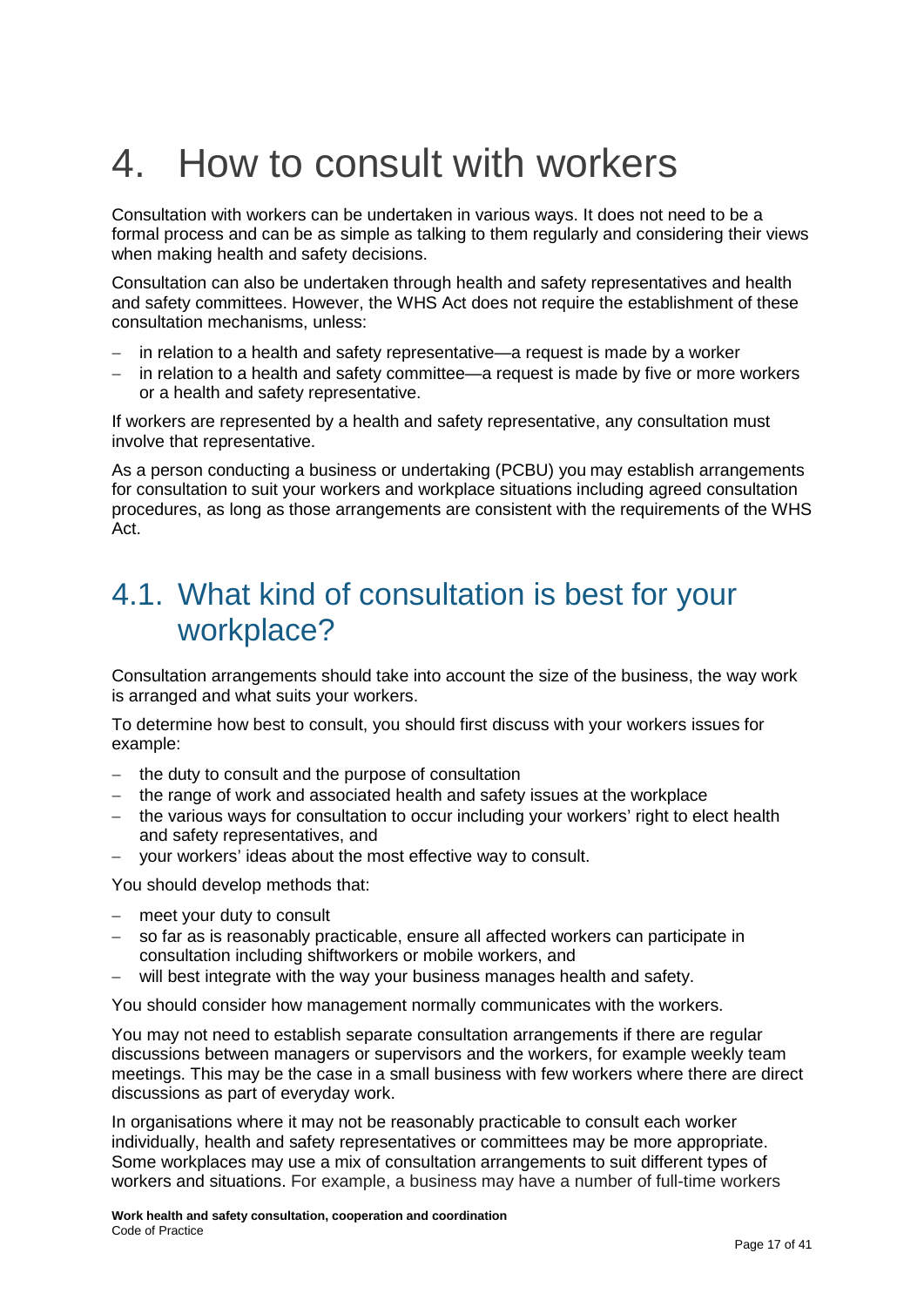where structured arrangements involving health and safety representatives and committees may be suitable. On occasions the business may also engage contractors or on-hire workers to carry out specific tasks, where arrangements for example 'toolbox talks' (short discussions on specific health and safety topics relevant to the task) may be the most practical way of consulting with them.

When unexpected matters arise, there may not be time to plan consultation, so consideration should be given to whether the issue can be addressed through one of the regular communication channels, or if there is a need to do something different like hold a one-off meeting.

<span id="page-17-0"></span>See [Appendix B](#page-29-0) for examples of consultation arrangements for different types of workplaces.

# 4.2. Agreeing on consultation procedures

The WHS Act does not require agreed procedures for consultation, but doing so will help make consultation more effective. Agreeing on procedures for consultation with workers can save time and confusion about how and when consultation must occur. The agreed consultation procedures should clarify key responsibilities of people in the workplace and clearly state when consultation is necessary.

#### **WHS Act section 47(2)**

Duty to consult workers

If you and the workers have agreed to procedures for consultation, the consultation must be in accordance with those procedures.

Before consultation procedures can be agreed, you must consult about the proposed procedures with affected workers including health and safety representatives for the relevant workers.

If procedures for consultation are agreed, they must be consistent with the requirements of the WHS Act and consultations must then be conducted in accordance with those procedures. For example, the procedures must include sharing of information and allowing workers a reasonable opportunity to express their views. They cannot remove the powers of health and safety representatives or the functions of health and safety committees established for the workplace.

Agreed consultation procedures are likely to be most effective if they include:

- − the matters requiring consultation
- − who will be consulted
- − the ways consultation will occur, for example through regular meetings, toolbox talks or health and safety representatives
- − how information will be shared with workers and health and safety representatives
- − what opportunities will be provided for workers and health and safety representatives to give their views on proposed matters
- − how consultation will occur with workers who have a disability, special language or literacy needs
- − how feedback will be given to workers and health and safety representatives, and
- − timeframes for reviewing the procedures.

To facilitate the consultation process the procedures may also include the provision of practical help for affected workers and health and safety representatives. For example, time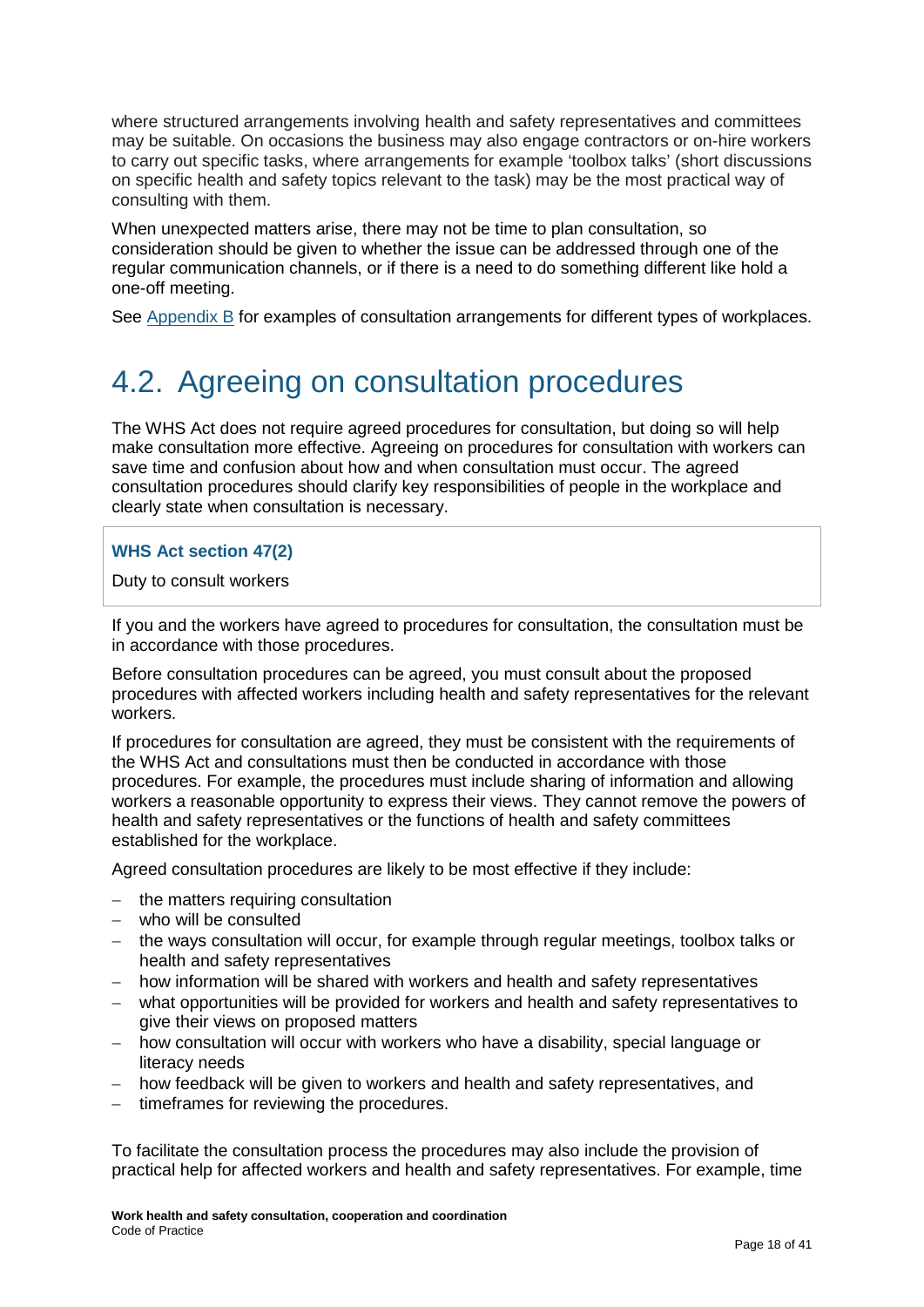may be made available for affected workers and their health and safety representatives to come together to consider the information provided, to discuss the issues and form their views.

While more detailed procedures will assist in providing consistency and certainty of approach, the procedures should be flexible enough to respond to different circumstances, for example urgency.

In a small business with few workers, effective informal agreed procedures understood by everyone in the business should be sufficient, though these should be discussed and reinforced regularly. In larger workplaces, documented procedures are appropriate.

Consultation procedures should be monitored and reviewed to ensure they continue to be effective.

# <span id="page-18-0"></span>4.3. Consulting using health and safety representatives and committees

### Health and safety representatives

A worker may ask to elect a health and safety representative to represent them on work health and safety matters. If a worker makes this request, work groups must be established to facilitate the election. The process requires you and your workers to negotiate and agree on the formation of work groups.

#### **WHS Act section 52(3)**

Negotiations for agreement for work group

The purpose of the negotiations is to determine:

- − the number and composition of work groups to be represented by health and safety representatives
- − the number of health and safety representatives and deputy health and safety representatives (if any) to be elected, and
- the workplace or workplaces to which the work groups will apply.

A work group may operate across multiple businesses or workplaces if parties agree to such an arrangement.

#### **WHS Act section 52**

Negotiations for agreement for work group

**WHS Act section 53** 

Notice to workers

To establish a work group, you must:

- take all reasonable steps to commence negotiations with the workers within 14 days after a worker makes the request.
- − negotiate with a worker's representative (such as a union official) if a worker asks you to do so.
- − notify the workers of the outcome of the negotiations and of any work groups determined by agreement as soon as practicable after negotiations are complete.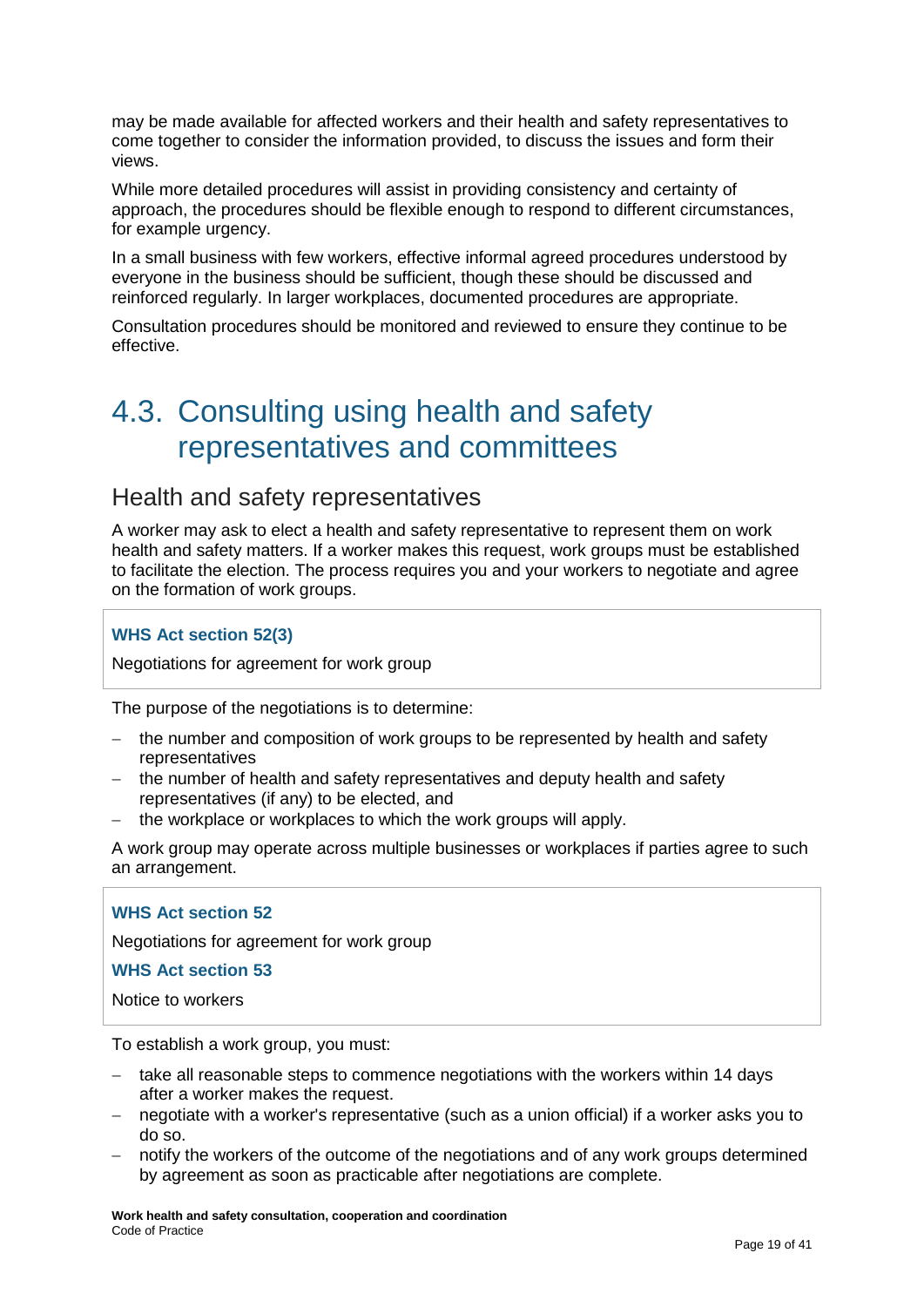#### **WHS Act section 54**

Failure of negotiations

If negotiations fail, any party to negotiations can ask the regulator to appoint an inspector to assist negotiations and determine certain matters if negotiations remain unresolved.

Even if your workers do not make a request to elect a health and safety representative you may alert them to their rights under the WHS Act to be consulted and to elect health and safety representatives.

Where health and safety representatives have been elected, they must always be included in consultation affecting, or likely to affect, the health and safety of members of their work group.

The WHS Act and WHS Regulations contain further provisions regarding health and safety representatives, including the determination of work groups, conduct of elections and their functions and powers.

Health and safety representatives are entitled to undertake training in this role. For more information see the Guide: *[Worker representation and participation](http://www.safeworkaustralia.gov.au/sites/swa/about/publications/pages/worker-representation-guide)*.

## Health and safety committees

A health and safety committee brings together workers and management to assist in the development and review of health and safety policies and procedures for the workplace.

#### **WHS Act Part 5 Division 4**

Health and safety committees

You must establish a health and safety committee within two months after being requested to do so by five or more workers at the workplace, or by a health and safety representative for those workers.

Health and safety representatives may choose to be members of the health and safety committee. In total, at least half of the members of the committee must be workers who are not nominated by management.

If you and your workers cannot agree about the health and safety committee in a reasonable time, either party can ask the regulator to appoint an inspector to decide on the make-up of the health and safety committee, or whether it should be established at all.

Health and safety committees must meet at least once every three months and at any reasonable time at the request of at least half of the committee members.

You can also establish a health and safety committee by your own initiative for a workplace or part of a workplace. You may consider exercising this initiative if it will help you meet your duty to consult and assist your workforce to participate in making health and safety decisions. One example of where a health and safety committee can be a good option is if workers are reluctant to take on the role of a health and safety representative, but some would be willing to participate on a committee. Another example of where a committee may be effective is when a business needs to consult on matters that are the same across a number of work groups or workplaces.

The benefits of a health and safety committee include:

- having regular, planned and structured discussions about health and safety matters
- encouraging a cooperative approach to health and safety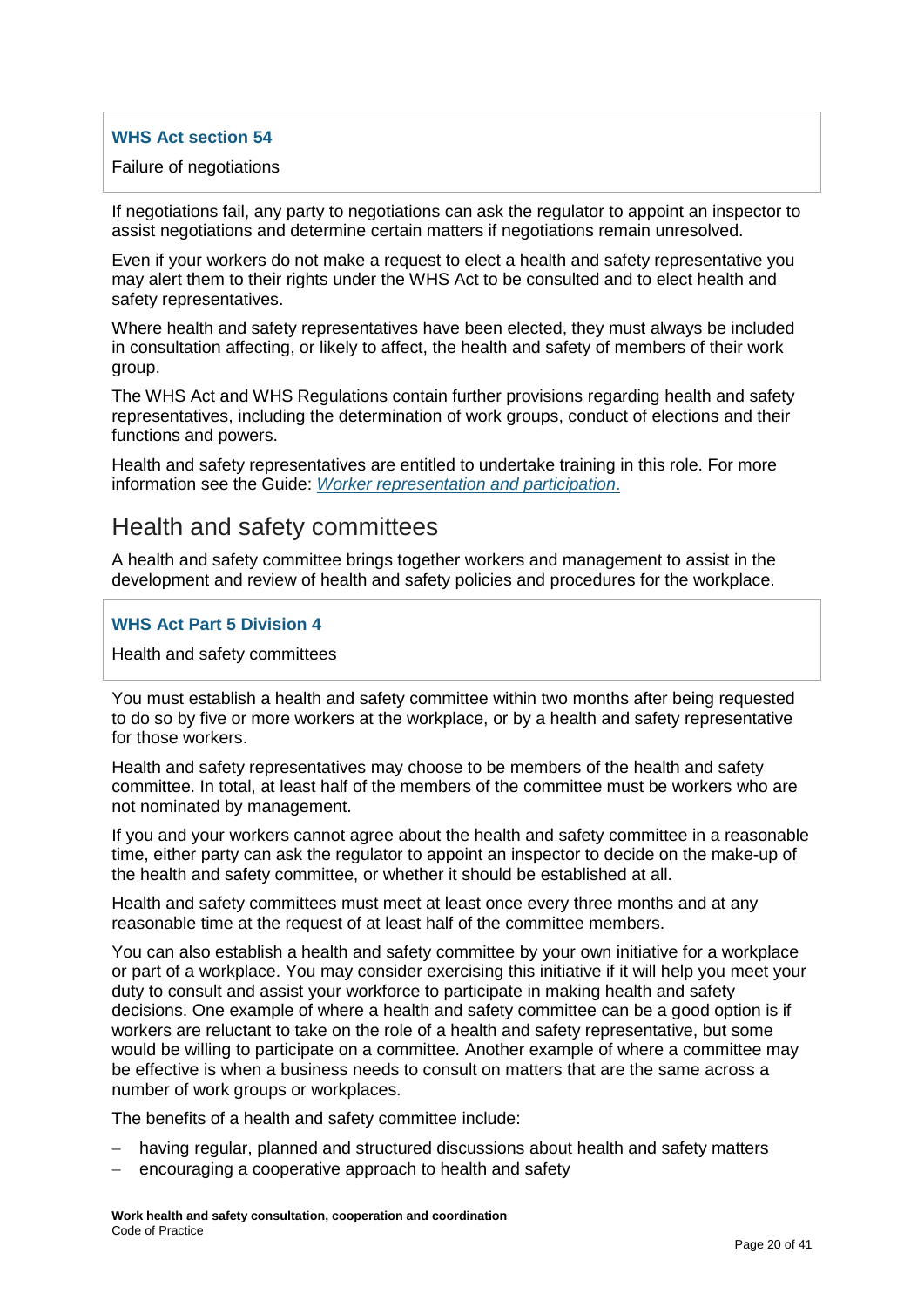- − bringing together a group of worker and business representatives from across the business or undertaking to collaboratively discuss and develop ways of improving the systems for managing health and safety at the workplace
- encouraging the development and retention of corporate knowledge on health and safety matters for the workplace.

The membership of the health and safety committee should be determined by agreement between you and the workers at the workplace to be represented by the committee. If agreement cannot be reached, anyone involved in the process can ask the regulator to appoint an inspector to assist. The inspector's decision is taken to be the decision of you, as the PCBU, and the workers.

When a workplace has both a health and safety committee and health and safety representatives then there should be a clear distinction between their roles.

- − Health and safety representatives are involved with the specific health and safety issues relevant to the work group they represent.
- − While health and safety representatives are also entitled to be on a health and safety committee (but are not obliged to do so) the health and safety committee is the forum for consultation on the management of health and safety across the whole workforce. It should consider the development, implementation and review of the policies and procedures associated with the organisation's work health and safety system.

If the workplace has a health and safety committee but does not have health and safety representatives, the committee may agree to consider the issues a health and safety representative would be consulted on.

A health and safety committee may include workers across multiple businesses or workplaces if parties agree to such an arrangement.

The Guide: *[Worker Representation and Participation](https://www.safeworkaustralia.gov.au/doc/worker-representation-and-participation-guide)* provides further information on health and safety representatives and committees.

# <span id="page-20-0"></span>4.4. Sharing consultation arrangements with other duty holders

If you have contractors, subcontractors, the employees of contractors or subcontractors or employees of a labour hire company as part of your workforce you owe a duty of care to these workers. Any business providing workers will also owe them a duty of care. You and that business will both have a duty to consult these workers on work health and safety issues. You must consult, cooperate and coordinate on arrangements for the consultation with the workers, so far as is reasonably practicable, with the contractor, subcontractor or labour hire company. In doing this you should consider the types of issues that may arise where you would need to consult the contractor, subcontractor or labour hire company and their workers.

For example, you may propose to change the work carried out by a contractor's employees. This may involve changing the equipment, substances or materials used in the production process or the way tasks are carried out. You should establish:

- − How will I inform and discuss proposed changes with the contractors' on-hire or contractor firm?
- − How will we both coordinate consultation with the affected workers?
- − How will we each respond to a safety issue raised by one or more of the workers or to a request from the workers to be represented by a health and safety representative?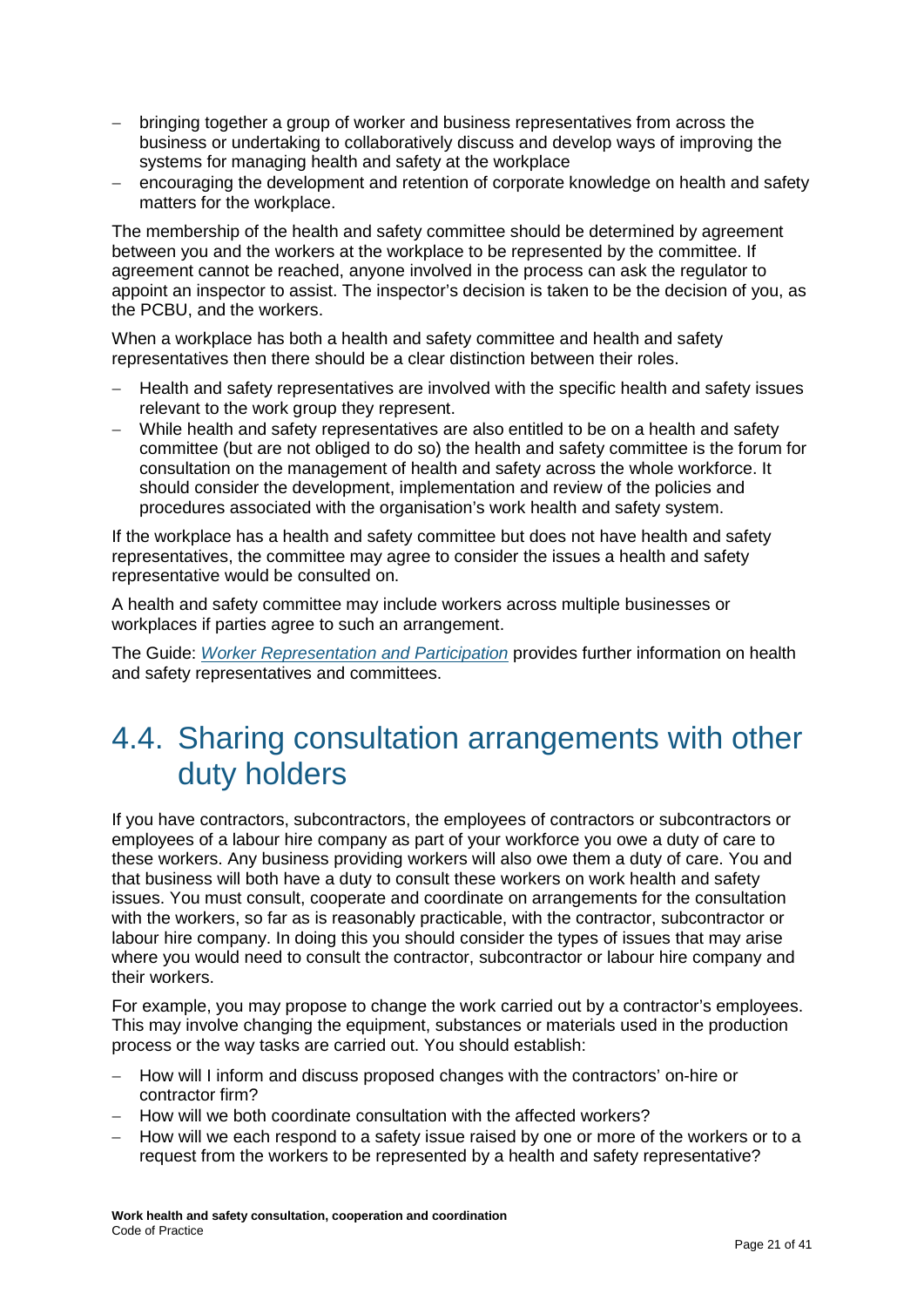A health and safety committee may be in place at the workplace and may be an effective way of consulting with workers, or between duty holders.

## <span id="page-21-0"></span>4.5. How should the consultation arrangements be reviewed?

When you have established ways to consult on health and safety that suit your workplace, you should monitor and review these procedures in consultation with workers and health and safety representatives to ensure consultation meets the requirements under the WHS Act and WHS Regulations.

See [Appendix D](#page-36-0) for a checklist of things to consider when reviewing consultation arrangements.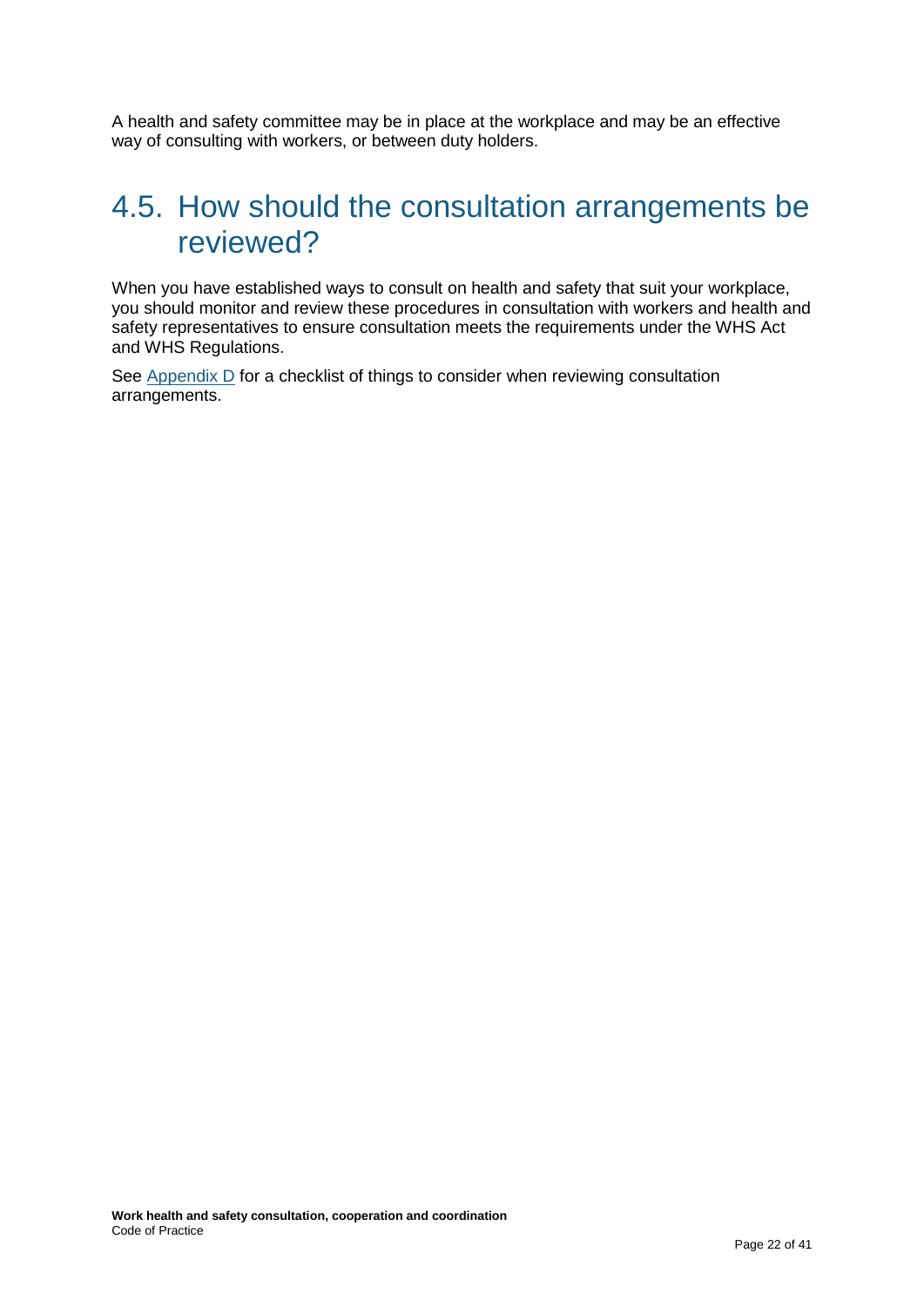# <span id="page-22-0"></span>5. When to consult, cooperate and coordinate activities with other duty holders

There are often situations where more than one business or undertaking operates at a workplace and where people share responsibility for work health and safety to varying degrees, for example shopping centres, construction projects, labour hire and multi-tenanted office buildings.

#### **WHS Act section 16**

More than 1 person can have a duty

The WHS Act requires that where more than one person has a duty for the same matter, each person retains responsibility for their duty in relation to the matter and must discharge the duty to the extent to which they can influence and control the matter.

#### **WHS Act section 46**

Duty to consult with other duty holders

In these situations, each person with the duty must, so far as is reasonably practicable, consult, cooperate and coordinate activities with all other persons who have a work health or safety duty in relation to the same matter.

People often assume someone else is going to take action for health and safety, perhaps because the other person is more directly involved in the activity. This may be more likely where there are numerous people involved in the work. This can mean nobody takes the necessary action.

Each person conducting a business or undertaking (PCBU) must, so far as is reasonably practicable, eliminate or minimise risks to health and safety. This includes ensuring, for example, safe plant is used, there are adequate welfare facilities for workers and training is provided to workers.

As a person conducting a business or undertaking (PCBU), you must ensure these requirements are met even if others may also have the duty to do so. You may ensure the outcomes by not necessarily taking the required action yourself, but by making sure another person is doing so.

Talking to, and cooperating and coordinating activities with others who are involved in the work or things associated with the work will make the control of risks more effective and assist each duty holder to comply with their duty. It can also mean health and safety measures are more efficiently undertaken.

For example, you may not need to provide toilet facilities for your workers if they are already available, but you should check those facilities are in good working order, clean and accessible for your workers. Consultation, cooperation and coordination between you and the person providing those facilities will help you ensure the necessary steps are being taken so you can meet your duty.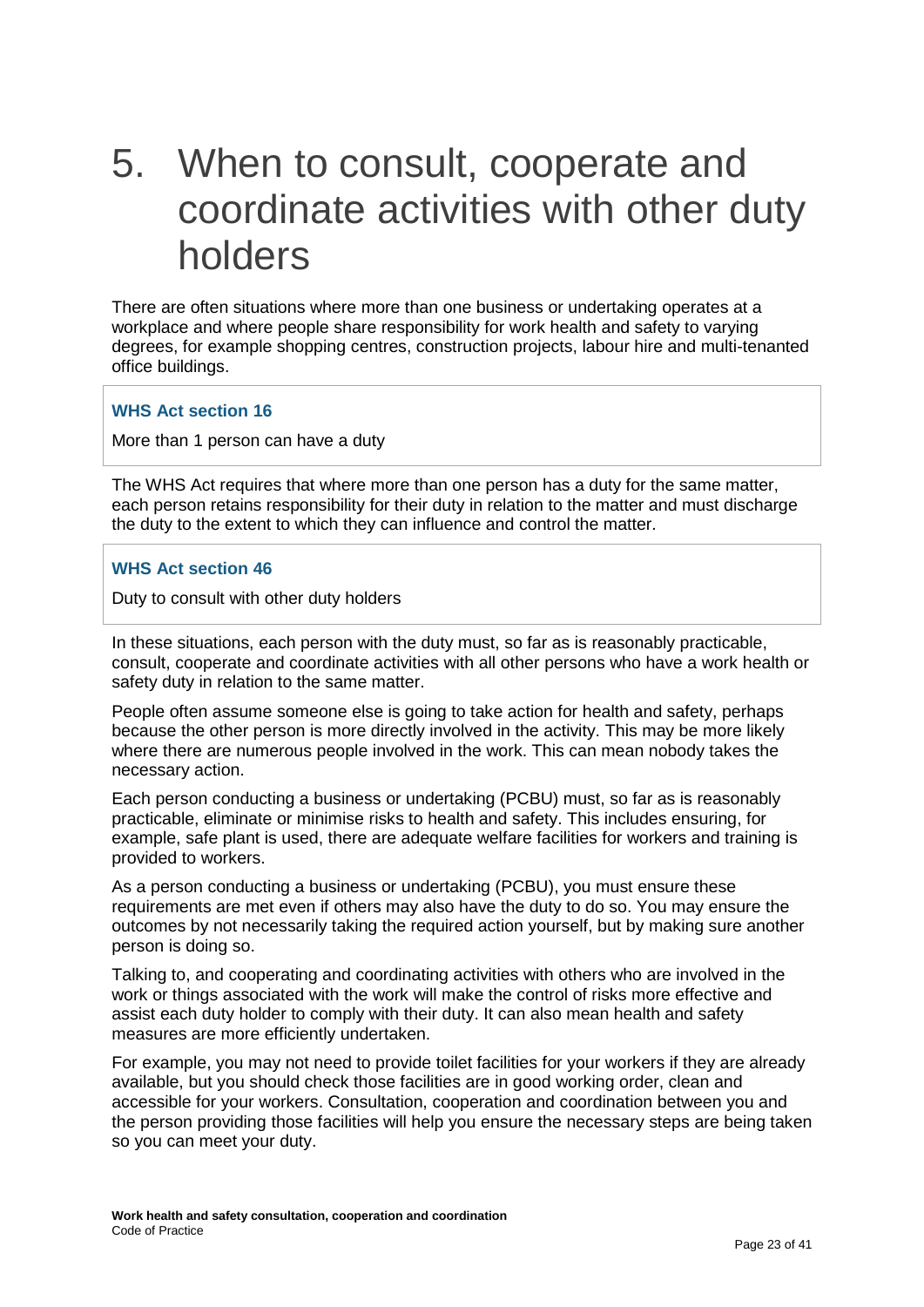What is reasonably practicable for consulting, cooperating and coordinating activities with other duty holders will depend on an objective consideration of the circumstances, including the nature of the work and the extent of interaction. For example, two contractors working together may engage in direct discussions and planning as part of their everyday work, whereas the owner of a large shopping centre may need formal mechanisms with the retail businesses, for example written agreements and consultative committees.

## <span id="page-23-0"></span>5.1. Who must consult, cooperate and coordinate and with whom

The first step is to identify the other duty holders you must consult, cooperate and coordinate activities with. The WHS Act requires each person with a health and safety duty to consult, cooperate and coordinate activities with each other person who has a duty over the same matter. Some examples are listed below.

- Various contractors who are involved in the same work at the same time at a workplace will need to consult, cooperate and coordinate activities with each other as they may each affect the health or safety of their own workers or the workers of other business operators or other people at or near the workplace.
- − An installer of plant at a workplace and the person with management or control of the workplace should consult, cooperate and coordinate activities with each other in relation to when, where and how the plant is to be installed to control health and safety risks.
- − A landlord or managing agent should consult, cooperate and coordinate activities with commercial tenants, for example about emergency plans and procedures, or with a contractor carrying out maintenance or repair work.
- − Each of the business operators involved in the supply and logistics chain (the consignor and consignee, the operator of a warehouse, the trucking company and sub-contracted drivers) should consult, cooperate and coordinate activities with each other on the timing and process for the collection and delivery of the goods.
- − A franchisor and franchisee should consult, cooperate and coordinate activities with each other when determining how the franchise arrangements are to operate and requirements the franchisor may impose on the franchisee relating to work health and safety.

The WHS Regulations have specific requirements for some duty holders to consult, for example:

- manufacturers of plant must consult the designers of plant about alterations to control hazards identified in the design
- − the person authorising work on energised electrical equipment must consult the person with management or control of the workplace, and
- − the person who commissions construction work must consult the designer of the structure.

## <span id="page-23-1"></span>5.2. When must you consult, cooperate and coordinate with others?

You should start consultation, cooperation and coordinating activities with other duty holders when you become aware they are or will be involved in the work. This will usually be apparent from the circumstances, through contractual arrangements, presence on site or the need for others to be involved in the work.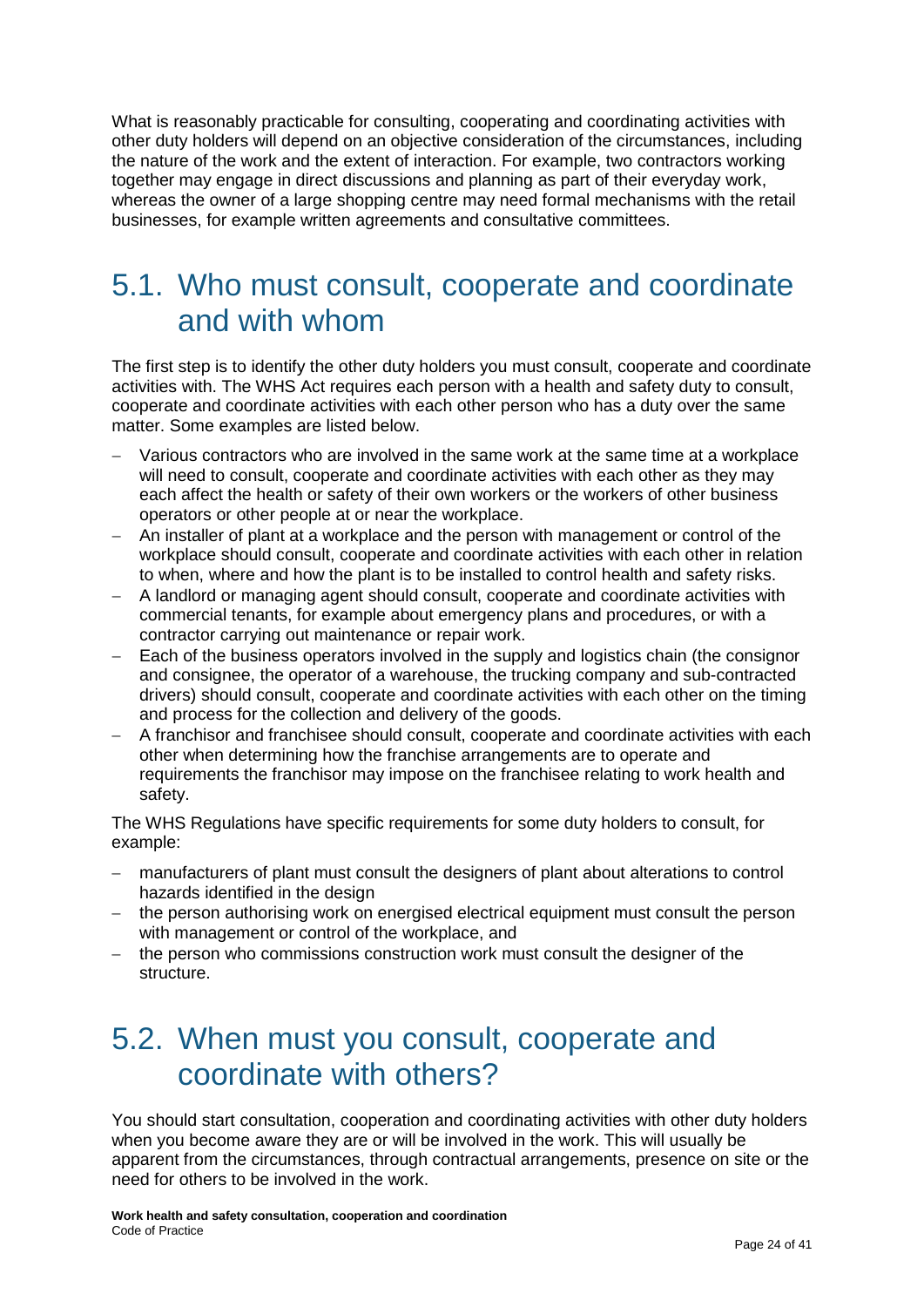You should identify who else will be involved in the work, make contact with them and start discussions as soon as they are reasonably able to do so. This may occur as part of contractual negotiations, discussions when you are engaged to carry out the work or when you engage another business to carry out work for your business or undertaking.

You may not be the first business or undertaking to be involved in the work, or may not initially be aware others are involved in it. You may be contacted by another duty holder and asked to engage in consultation.

Consultation should start during the planning of the work, to ensure health and safety measures are identified and implemented from the start. A need for further consultation may arise when circumstances change over the period of the work, including the work environment and the people involved in the work. This is particularly likely in construction and other long-term projects.

Cooperation and coordination with other duty holders should be an ongoing process throughout the time in which you are involved in the same work and share the same duty.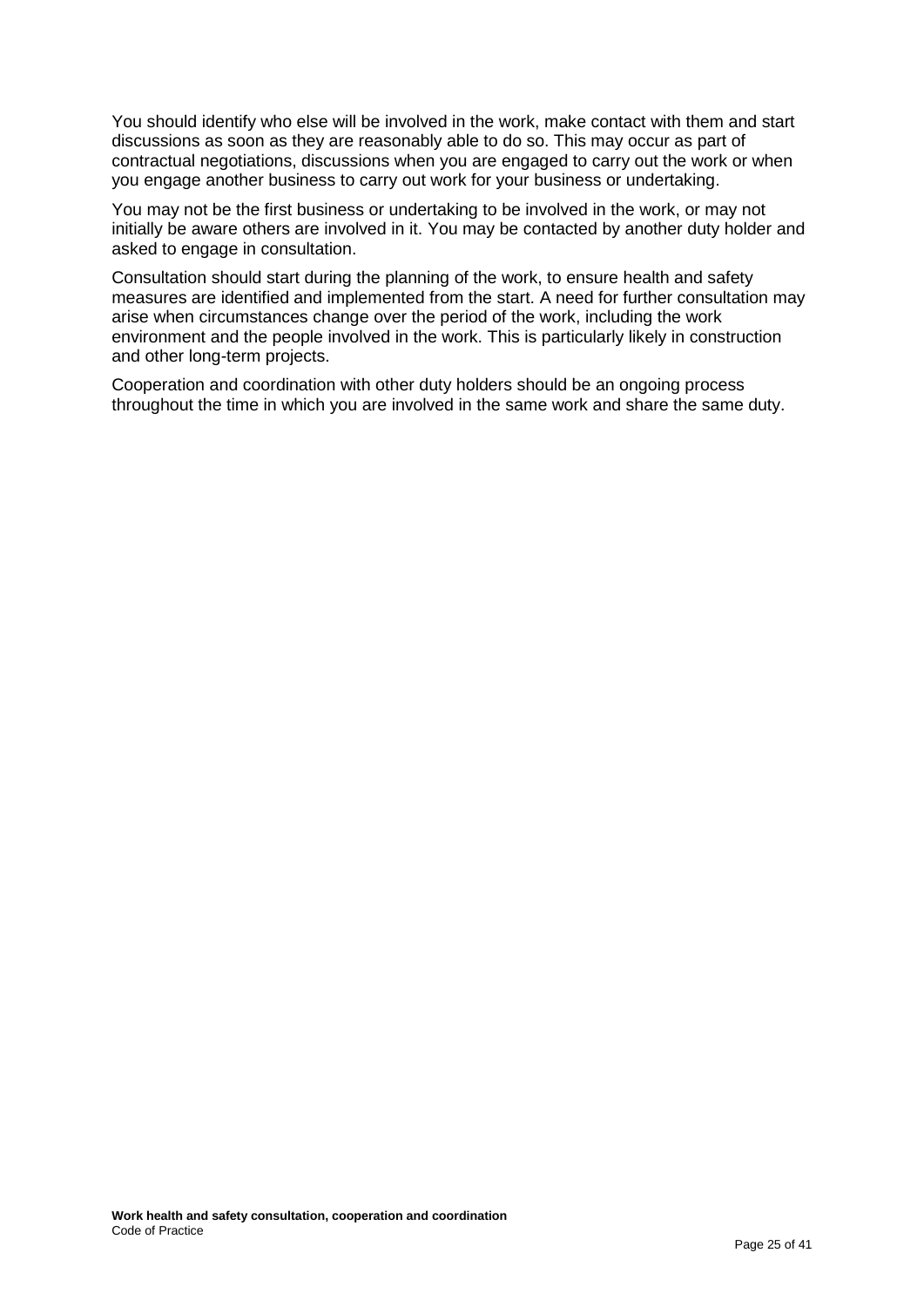# <span id="page-25-0"></span>6. What is effective consultation with other duty holders?

The objective of consultation is to make sure everyone associated with the work has a shared understanding of what the risks are, which workers are affected and how the risks will be controlled. The exchange of information will allow the duty holders to work together to plan and manage health and safety.

The consultation should provide the information required for the risk management process. This process should involve the following steps, consulting with workers throughout.

#### **Identify hazards and (if necessary) assess risks**

- − What activities will you, as persons conducting a business or undertaking (PCBU) each be doing?
- − Could the activities affect the work environment?
- − Which workers will be involved in the activity?
- − Who else may be affected by the activity?
- − What plant or substances will you each use?
- − Could the activities of others introduce or increase hazards or risks?
- − What does each duty holder know about the hazards and risks associated with their activity?
- − What information may be needed by another duty holder for health and safety purposes?

#### **Control risks**

- − Who has control or influence over aspects of the work or the environment?
- − What will each duty holder be providing for health and safety?
- − What information, training and supervision must be provided to workers for the activity and how it will be provided?

#### **Review control measures**

− What further consultation or communication may be required to monitor health and safety or to identify changes in the work or environment?

This consultation will determine which health and safety duties are shared and what each person needs to do to cooperate and coordinate activities with each other, to ensure they each comply with their health and safety duty.

## <span id="page-25-1"></span>6.1. What is meant by cooperation?

What is required for cooperation should have been identified in the consultation process.

Cooperation may involve implementing arrangements in accordance with agreements reached during consultation with the other duty holder and involve not acting in a way that may compromise what they are doing to ensure health and safety.

Cooperation also means if you are approached by other duty holders wanting to consult with you on a health and safety matter, you should:

− not obstruct communication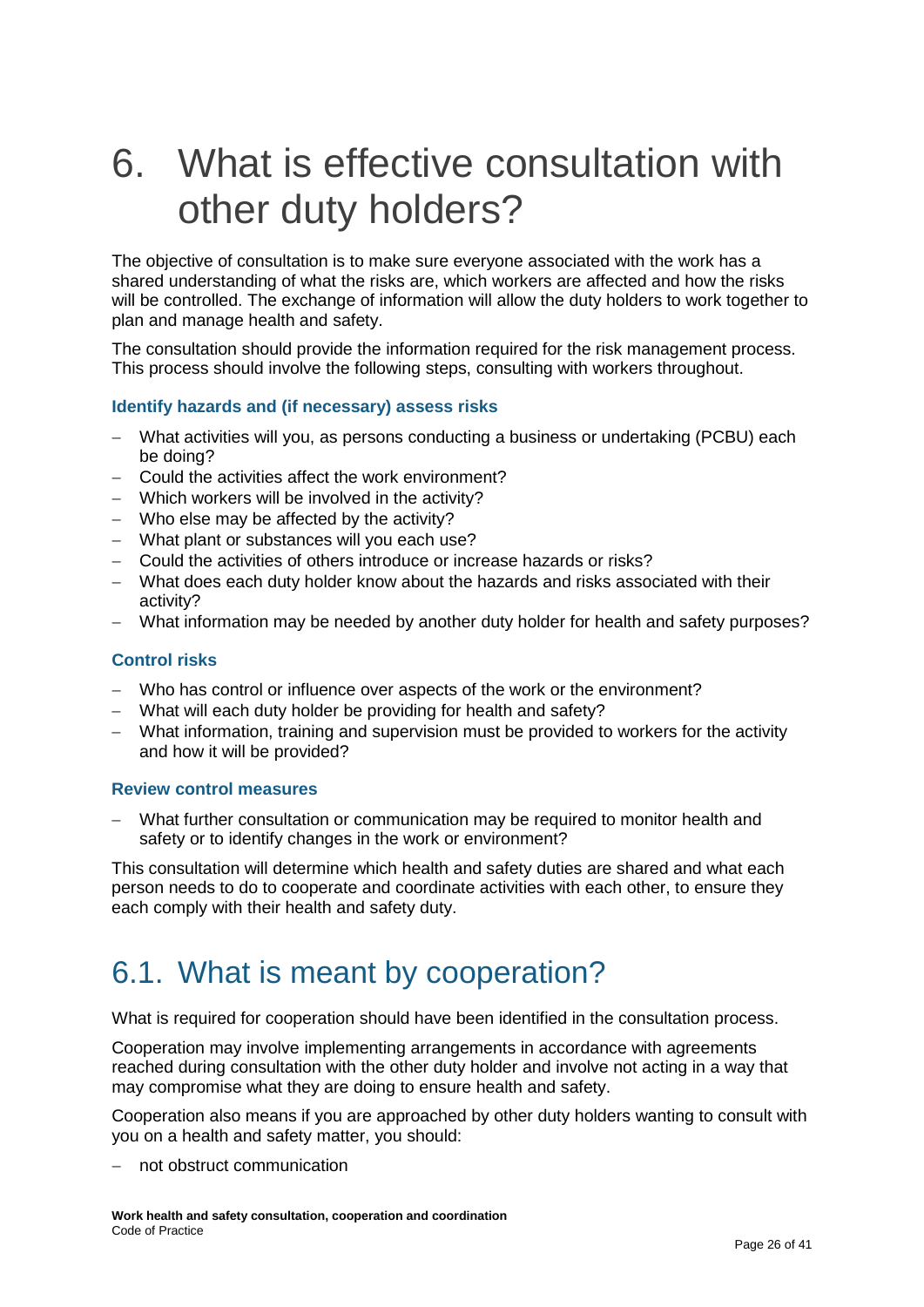− respond to reasonable requests from other duty holders to assist them in meeting their duty.

# <span id="page-26-0"></span>6.2. What is meant by coordination?

Coordinating activities requires duty holders to work together so each person can meet their duty of care effectively without leaving gaps in health and safety protection. You should plan and organise activities together with the other duty holders.

This will include making sure the measures you each put in place work effectively together to control the risks. You should:

- identify when and how each control measure is to be implemented, and
- ensure control measures complement each other.

Coordinating activities may include scheduling work activities so each duty holder carries out their work separately, or at the appropriate time. It may require work to be arranged in a way that will allow for necessary precautions to be in place or pre-conditions met before particular work is done.

Where work is not coordinated effectively, the parties should consult further to determine what should be changed.

## <span id="page-26-1"></span>6.3. What if another duty holder refuses to consult or cooperate or coordinate?

What is reasonably practicable for you to consult, cooperate and coordinate may depend on the level of participation of other duty holders. For example, there may be a disagreement between parties about the extent of consulting, cooperating and coordinating activities required in the circumstances.

This does not mean you should simply accept what you consider to be inadequate action by another duty holder. You should check they are aware of this duty and what you consider is needed to comply with it and with the health and safety duties you each have.

Written arrangements are not essential, but they may help to clarify everyone's expectations. You should consider including in your contracts a requirement for other parties to consult, cooperate and coordinate on safety matters. This will make the other party clearly aware of the obligation and give you a contractual right to enforce it.

See [Appendix C](#page-32-0) for examples of how to consult, cooperate and coordinate activities with other duty holders.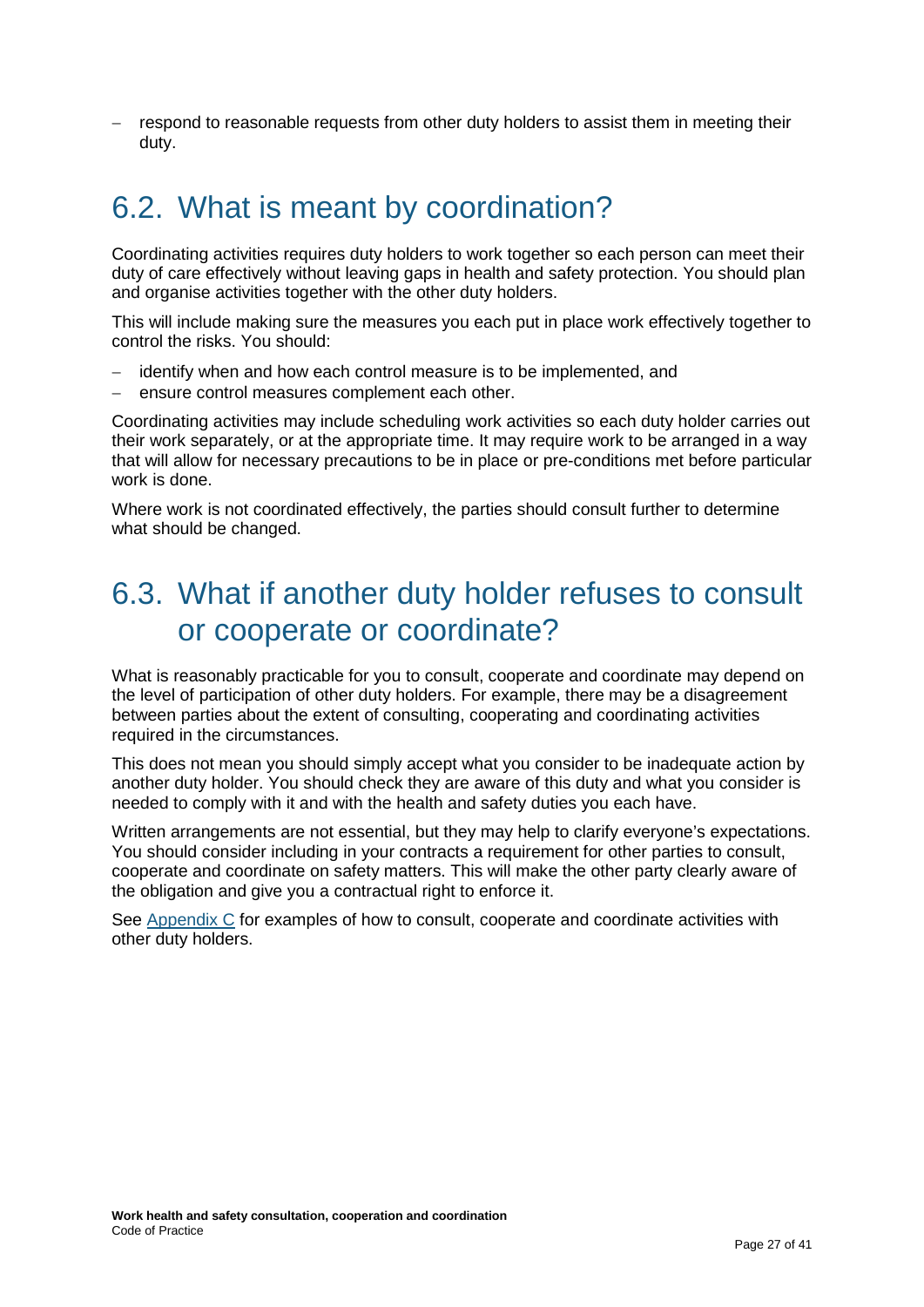# <span id="page-27-0"></span>Appendix A–Glossary

| <b>Term</b>                                                           | <b>Description</b>                                                                                                                                                                                                                                                                                                                                                                                                                                                                   |  |  |  |
|-----------------------------------------------------------------------|--------------------------------------------------------------------------------------------------------------------------------------------------------------------------------------------------------------------------------------------------------------------------------------------------------------------------------------------------------------------------------------------------------------------------------------------------------------------------------------|--|--|--|
| <b>Duty holder</b>                                                    | Any person who owes a work health and safety duty under the WHS Act including a<br>person conducting a business or undertaking, a designer, manufacturer, importer,<br>supplier, installer of products or plant used at work (upstream duty holder), officer or a<br>worker.                                                                                                                                                                                                         |  |  |  |
| <b>Hazard</b>                                                         | A situation or thing that has the potential to harm a person. Hazards at work may<br>include: noisy machinery, a moving forklift, chemicals, electricity, working at heights, a<br>repetitive job, bullying and violence at the workplace.                                                                                                                                                                                                                                           |  |  |  |
| <b>Health and</b><br>safety<br>committee                              | A consultative body established under the WHS Act. The committee's functions include<br>facilitating cooperation between workers and the person conducting a business or<br>undertaking to ensure workers' health and safety at work, and assisting to develop work<br>health and safety standards, rules and procedures for the workplace.                                                                                                                                          |  |  |  |
| <b>Health and</b><br>safety<br>representative                         | A worker who has been elected by their work group under the WHS Act to represent<br>them on health and safety matters.                                                                                                                                                                                                                                                                                                                                                               |  |  |  |
| <b>May</b>                                                            | 'May' indicates an optional course of action.                                                                                                                                                                                                                                                                                                                                                                                                                                        |  |  |  |
| Must                                                                  | 'Must' indicates a legal requirement exists that must be complied with.                                                                                                                                                                                                                                                                                                                                                                                                              |  |  |  |
| <b>Officer</b>                                                        | An officer under the WHS Act includes:<br>an officer under section 9 of the Corporations Act 2001 (Cth)<br>an officer of the Crown within the meaning of section 247 of the WHS Act, and<br>an officer of a public authority within the meaning of section 252 of the WHS Act.<br>A partner in a partnership or an elected member of a local authority is not an officer<br>while acting in that capacity.                                                                           |  |  |  |
| <b>Person</b><br>conducting a<br>business or<br>undertaking<br>(PCBU) | A PCBU is an umbrella concept which intends to capture all types of working<br>arrangements or relationships.<br>A PCBU includes a:<br>company<br>unincorporated body or association<br>sole trader or self-employed person.<br>Individuals who are in a partnership that is conducting a business will individually and<br>collectively be a PCBU.<br>A volunteer association (defined under the WHS Act, see below) or elected members of<br>a local authority will not be a PCBU. |  |  |  |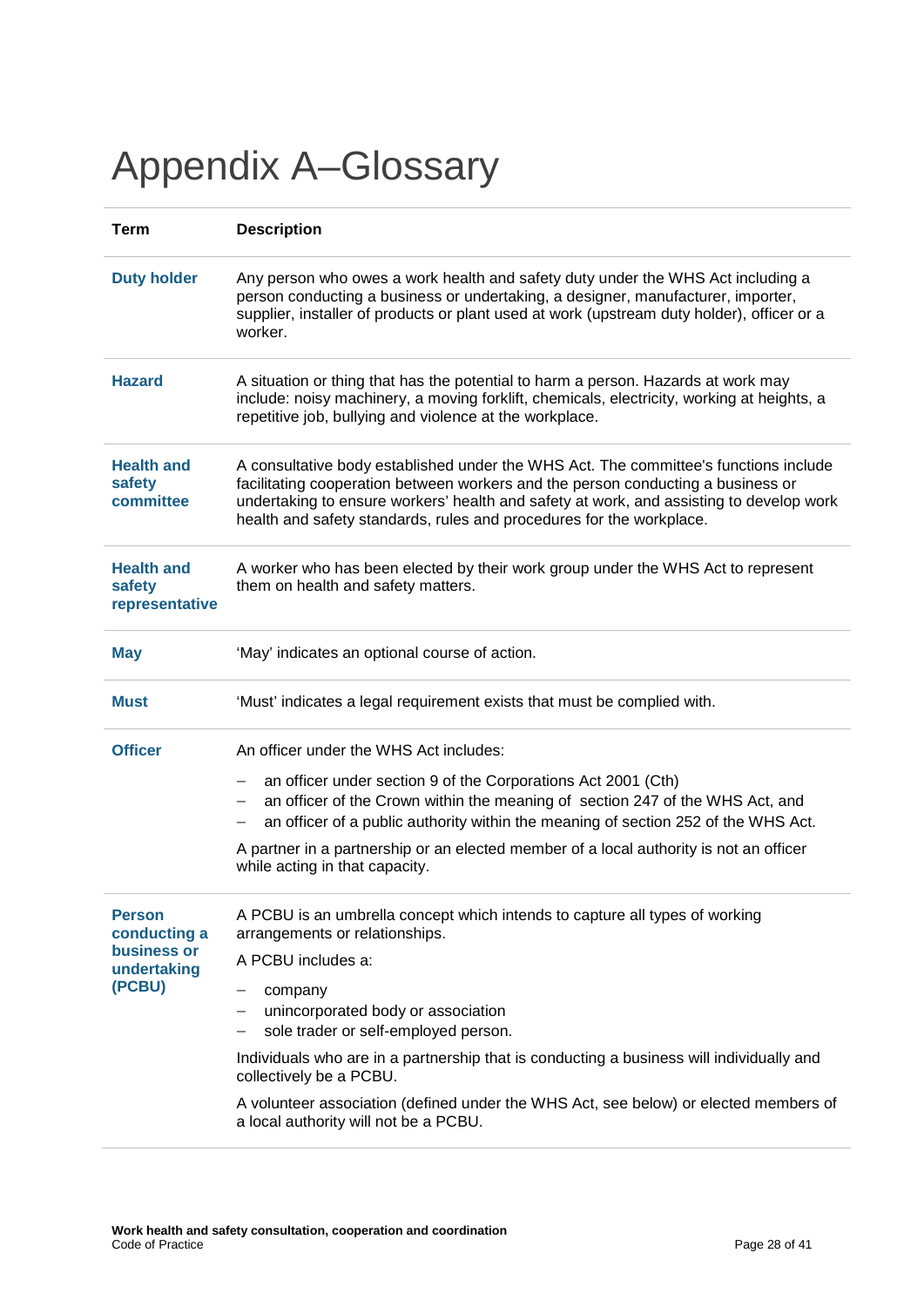| <b>Term</b>                     | <b>Description</b>                                                                                                                                                                                                                                                                                                                                                                                     |
|---------------------------------|--------------------------------------------------------------------------------------------------------------------------------------------------------------------------------------------------------------------------------------------------------------------------------------------------------------------------------------------------------------------------------------------------------|
| <b>Risk</b>                     | The possibility harm (death, injury or illness) might occur when exposed to a hazard.                                                                                                                                                                                                                                                                                                                  |
| <b>Should</b>                   | 'Should' indicates a recommended course of action.                                                                                                                                                                                                                                                                                                                                                     |
| <b>Volunteer</b><br>association | A group of volunteers working together for one or more community purposes where<br>none of the volunteers, whether alone or jointly with any other volunteers, employs any<br>person to carry out work for the volunteer association.                                                                                                                                                                  |
| <b>Work group</b>               | A group of workers established to facilitate the representation of workers by one or more<br>health and safety representatives. A work group may be all workers at a workplace but it<br>may also be appropriate to split a workplace into multiple work groups where workers<br>share similar work conditions or are exposed to similar risks and hazards. For<br>example all workers on night shift. |
| <b>Worker</b>                   | Any person who carries out work for a person conducting a business or undertaking,<br>including work as an employee, contractor or subcontractor (or their employee), self-<br>employed person, outworker, apprentice or trainee, work experience student, employee<br>of a labour hire company placed with a 'host employer' or a volunteer.                                                          |
| <b>Workplace</b>                | Any place where work is carried out for a business or undertaking and includes any<br>place where a worker goes, or is likely to be, while at work. This may include offices,<br>factories, shops, construction sites, vehicles, ships, aircraft or other mobile structures on<br>land or water.                                                                                                       |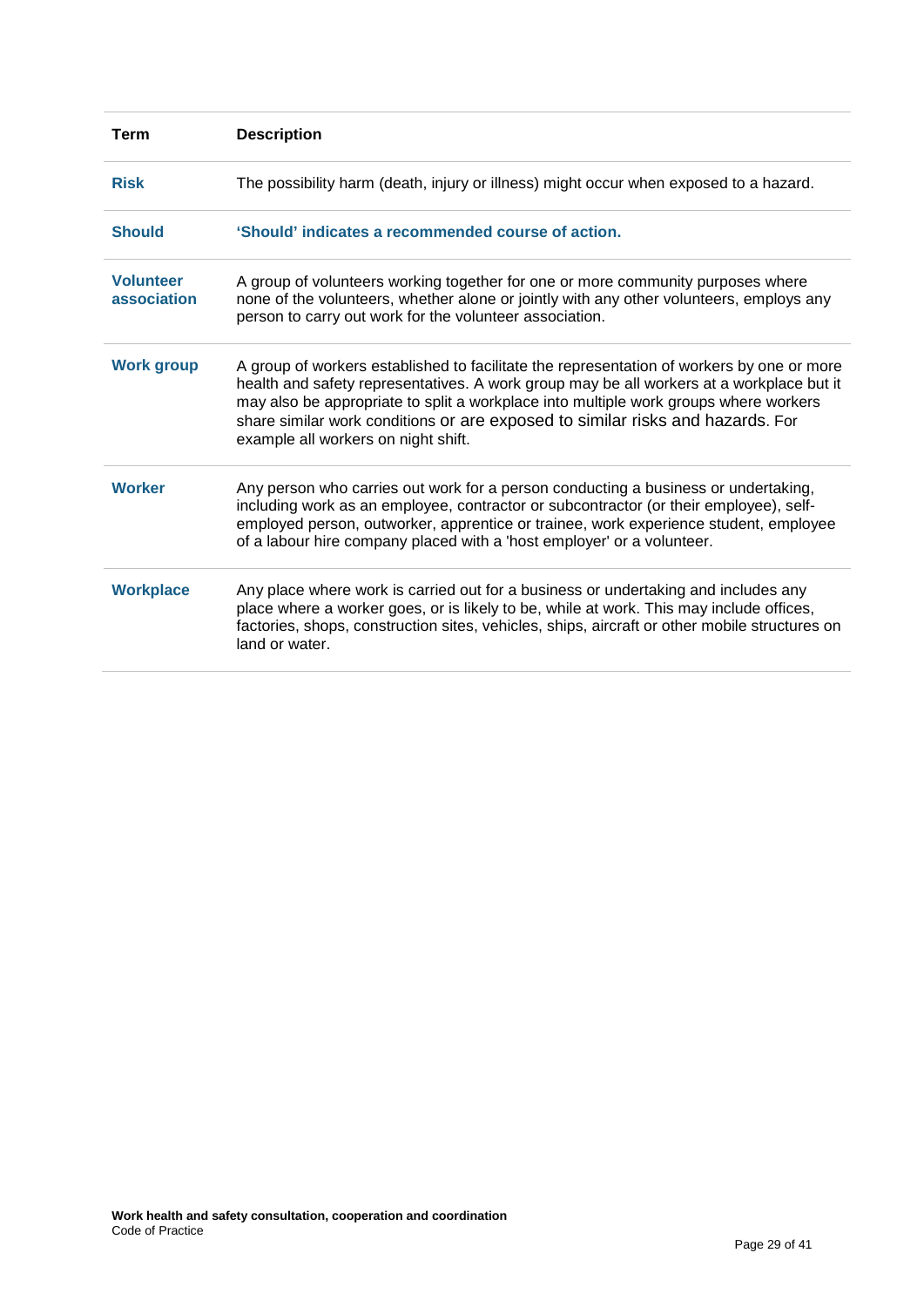# <span id="page-29-0"></span>Appendix B–Examples of consultation arrangements

## <span id="page-29-1"></span>Example 1: Consultation in a workplace with no health and safety representatives

### **Overview**

A small crane hire business employs seven workers, five of whom are crane operators. When the operators return to the yard after a job, they report defects or problems with the crane. This has been an informal process and there have been many instances of failures to report mainly small problems. The owner has decided to introduce a checklist to be filled out by the operator when returning the crane.

### When to consult

Consultation with workers was required for:

- − the identification and assessment of hazards and risks, and
- − making decisions about ways to eliminate or minimise risks.

Before introducing the checklist, the owner wanted to discuss its merits with the crane operators.

## Who to consult

As there are no health and safety representatives in the workplace, the company consulted with the seven workers directly.

### How to consult

The agreed consultation procedure for the workplace is the regular weekly meeting with workers where work health and safety is always an item on the agenda.

The owner circulated the checklist to the workers a week before the meeting. In discussions at the meeting, there was support for using the checklist with a few more items added to it. It was agreed workers would trial the new checklist for three months as some operators were concerned it would be a waste of time if no action was taken on problems recorded on the checklist.

To ensure workers are kept informed of the outcomes of consultations the business keeps records of significant work health and safety issues discussed, actions to be taken and timelines for taking action. The records are displayed on the noticeboard in the workplace and are sent via email to workers as well.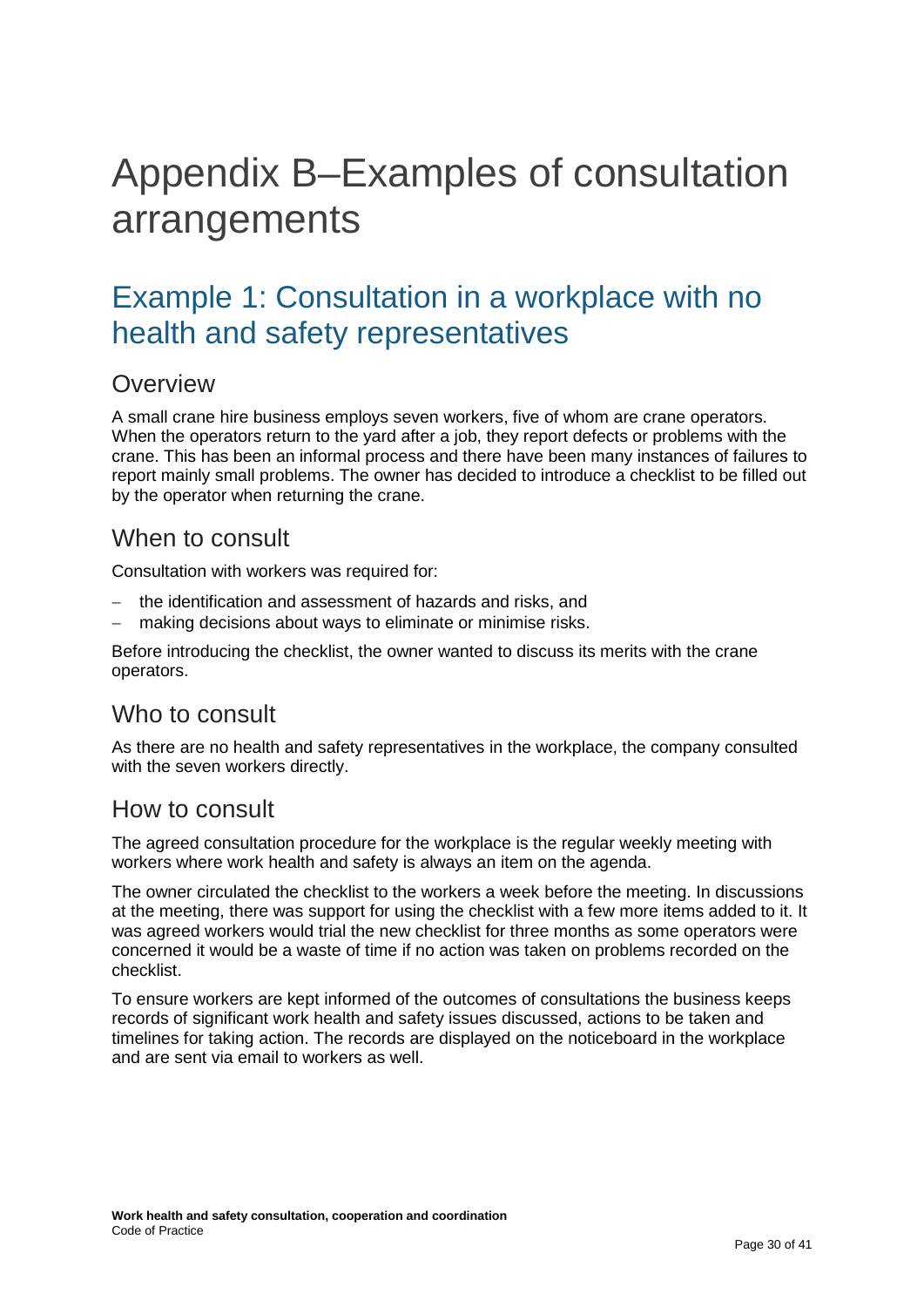# <span id="page-30-0"></span>Example 2: Consultation in a workplace with health and safety representatives

## **Overview**

A transport company operates around the clock and has 200 workers. Work groups have been established covering workers working across three shifts, each of which is represented by a health and safety representative. A health and safety committee has been established and is made up of health and safety representatives and some management representatives who hold senior positions in the organisation.

The membership of the committee was determined via extensive consultation with health and safety representatives and workers.

When the company identified the need to move to new premises, it recognised this had the potential to affect workers. The committee played a major role in getting input from health and safety representatives about warehouse layout, ergonomics, selection of new equipment and machinery, traffic management, access/egress and emergency procedures. Regular site visits were arranged to the new premises to view progress and provide advice.

## When to consult

Consultation with workers was required for:

- − the identification and assessment of hazards and risks
- − making decisions about ways to eliminate or minimise risks
- − proposing changes to the workplace, and
- naking decisions about the adequacy of welfare facilities.

The design and fit-out of the new premises included considering layout, equipment selection, new work systems, lighting installation, design and commissioning of a sorting table and warehouse airflow.

### Who to consult

The relocation affected workers and they were consulted via their respective health and safety representatives. The committee acted as a centralised conduit for information flow in this process by providing the workers they represent with regular updates.

## How to consult

The organisation has agreed procedures whereby consultation occurs via health and safety representatives and the committee.

#### **Health and safety representatives**

Health and safety representatives acted as a communication channel between management and workers. Health and safety representatives chaired the health and safety sections of weekly toolbox meetings, using these as an open forum where all workers could receive information and to express views and raise health and safety issues for discussion by the committee.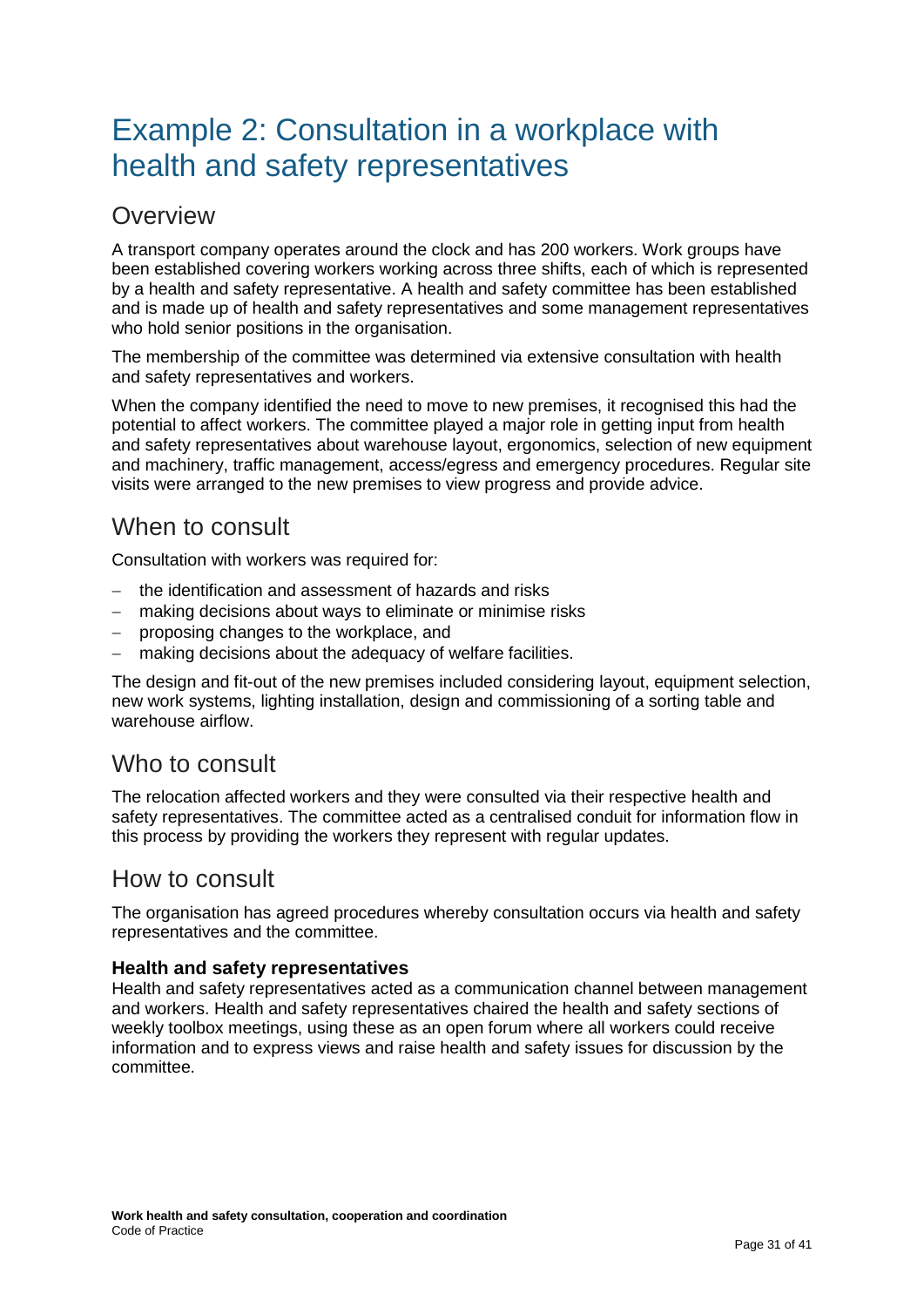#### **Health and safety committee**

The committee takes ongoing responsibility for ensuring relevant health and safety information is posted on worker noticeboards, e.g. meeting agendas, minutes, alerts and newsletters. The committee also sets timelines and frameworks for evaluating systems and processes, e.g. warehouse airflow to be assessed by external consultant every three months.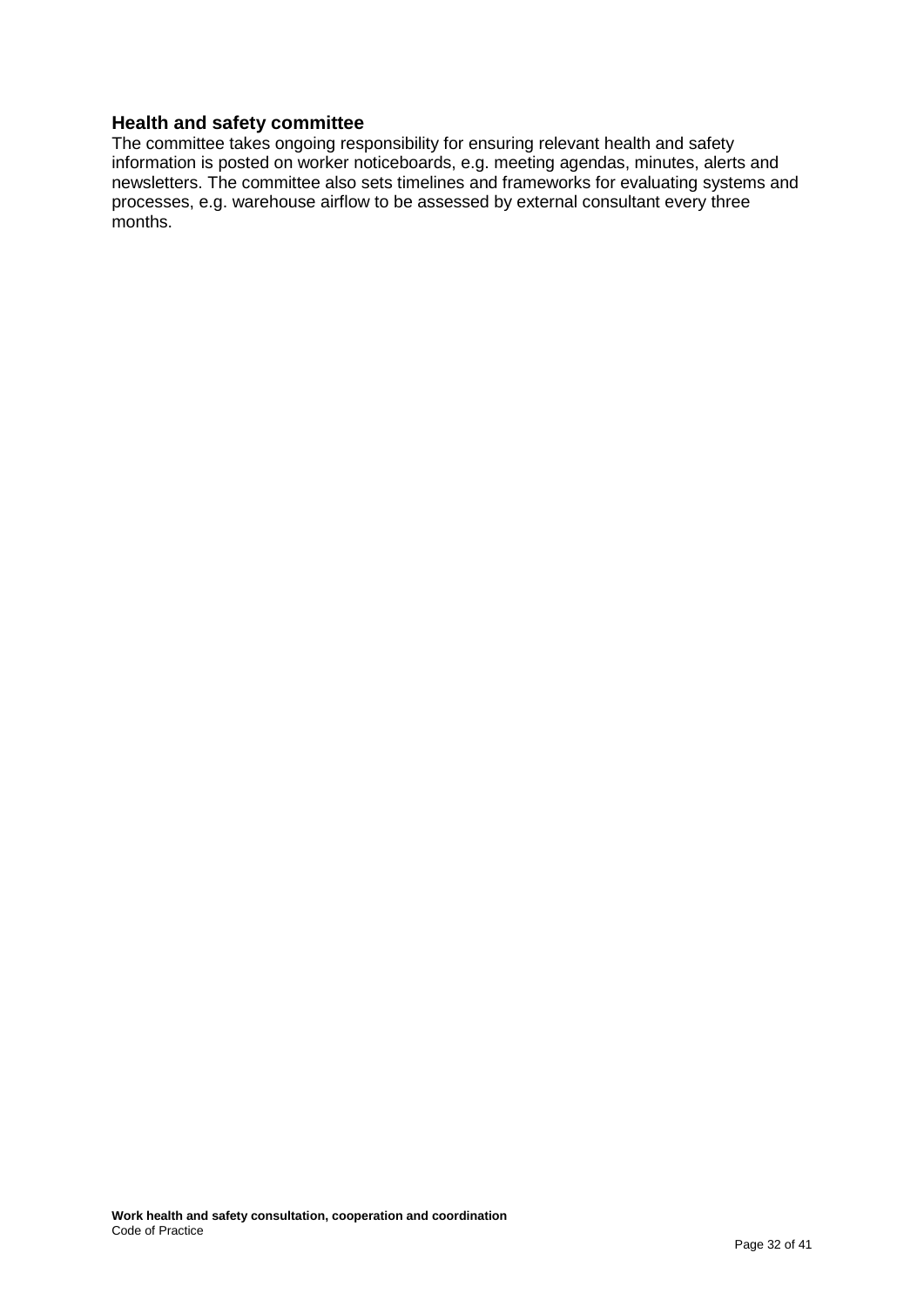# <span id="page-32-0"></span>Appendix C–Consulting, cooperating and coordinating activities

# <span id="page-32-1"></span>Example 1: Sharing the same workplace

## **Overview**

A finance company is leasing premises in a multi-tenanted office block. It has identified an issue with one of the lifts in the building malfunctioning.

### Identify health and safety duties and other duty holders

The finance company and other tenants of the building have duties as PCBUs to ensure the health and safety of their workers and clients visiting their offices.

At the same time, the building owner and property manager have duties as persons with management or control of the building to ensure people can safely enter and exit the building and the building is safe and without risk to others.

A company contracted to clean the building will have duties as a PCBU to ensure the health and safety of its workers.

A company contracted to maintain and repair lifts (maintenance contractor) has a duty to ensure its workers and other persons are not put at risk from work carried out as part of its business.

Each of these duties is subject to what is reasonably practicable.

## **Consult**

The finance company consults the property manager of the office block to find out what arrangements are in place for the proper maintenance of plant, in this instance, lifts.

Before maintenance is to be carried out on the lifts the property manager consults with the maintenance contractor, the tenants and the cleaning contractor so duty holders know of the work and what they each need to do to ensure the safety of persons in the building. This includes identifying the best time for the work to be done, how the work area will be barricaded and what information, if any, the finance company and other tenants should give to their workers and clients.

As the work proceeds, the finance company informs the property manager and the maintenance contractor of concerns or incidents, to enable these to be considered and changes made.

## **Cooperate**

The finance company and other tenants cooperate with the maintenance contractor by complying with the contractor's safety procedures.

## Coordinate activities

The finance company ensures its workers and clients do not use the lifts during the maintenance work and they have another safe means of entry and exit.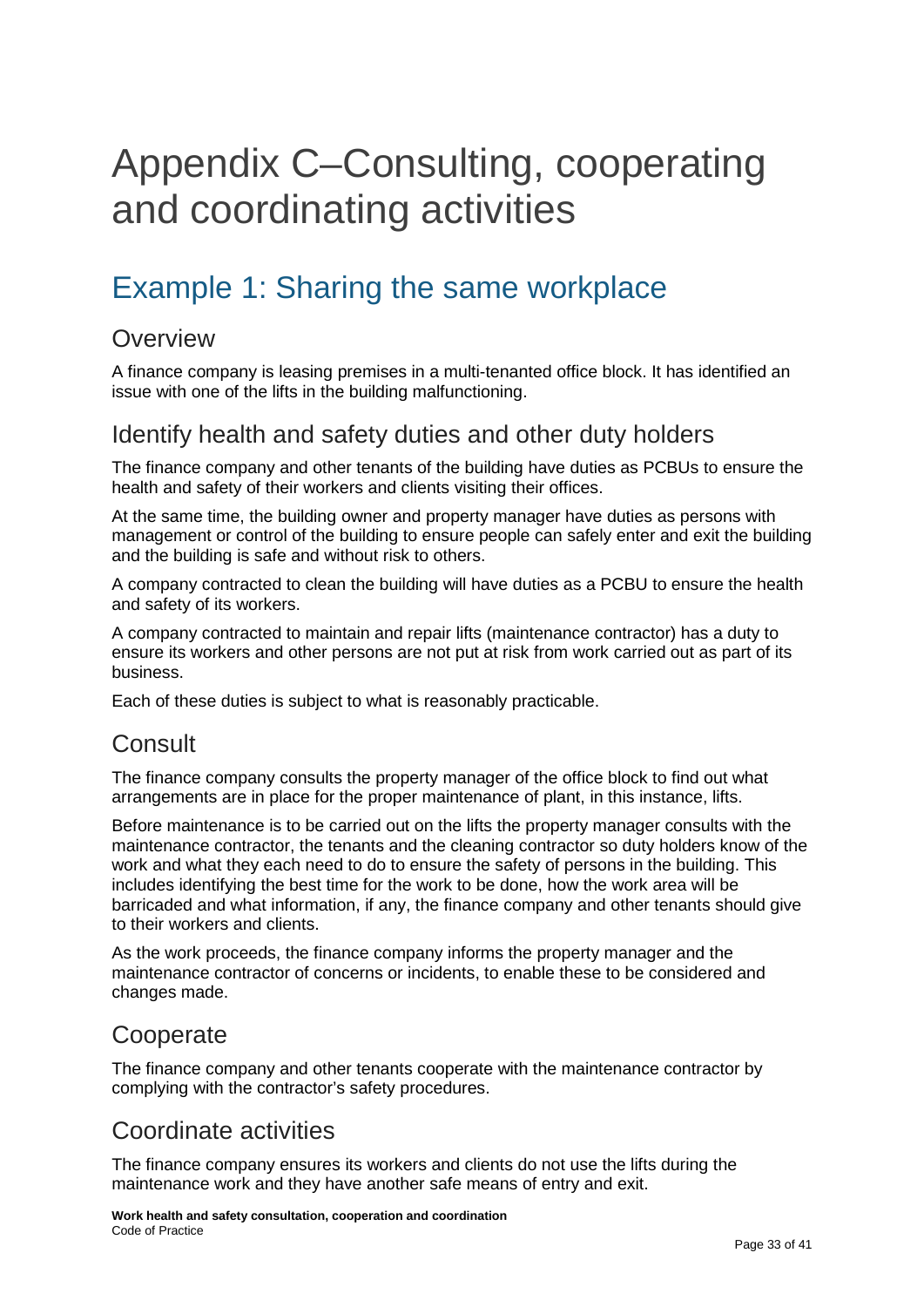The maintenance contractor works with the property manager to schedule maintenance work so it does not interfere with the safe movement of persons in the building, as far as is reasonably practicable.

# <span id="page-33-0"></span>Example 2: Sharing the same workers

### **Overview**

A manufacturing company is engaging workers through a labour hire firm.

## Identify health and safety duties and other duty holders

The manufacturing company has a duty to ensure the health and safety of its workers including its own employees and labour hire workers who are engaged to work on the production line. The labour hire firm has a duty to ensure the health and safety of the labour hire workers it provides to the manufacturing business.

Each of these duties is subject to what is reasonably practicable.

## **Consult**

The manufacturing company and labour hire firm consult each other about the job requirements, the skills required of the workers, health and safety risks associated with the work and what each will do to control the risks.

As part of the contract, they clarify responsibility for providing equipment (for example personal protective equipment) and agree to consult before changes are made affecting the health and safety of the labour hire workers.

## **Cooperate**

The manufacturing company cooperates with the labour hire firm by allowing the labour hire firm to visit the workplace to assess and monitor the adequacy of control measures being provided at the workplace. The manufacturing company also allows the labour hire workers to maintain communication with the labour hire firm.

### Coordinate activities

The manufacturing company and labour hire firm agree to coordinate arrangements for:

- − labour hire workers to be consulted and represented on work health and safety matters
- <span id="page-33-1"></span>− reporting and investigating incidents.

# Example 3: Running an event with other duty holders

## **Overview**

A local council is running a street festival together with a large community organisation.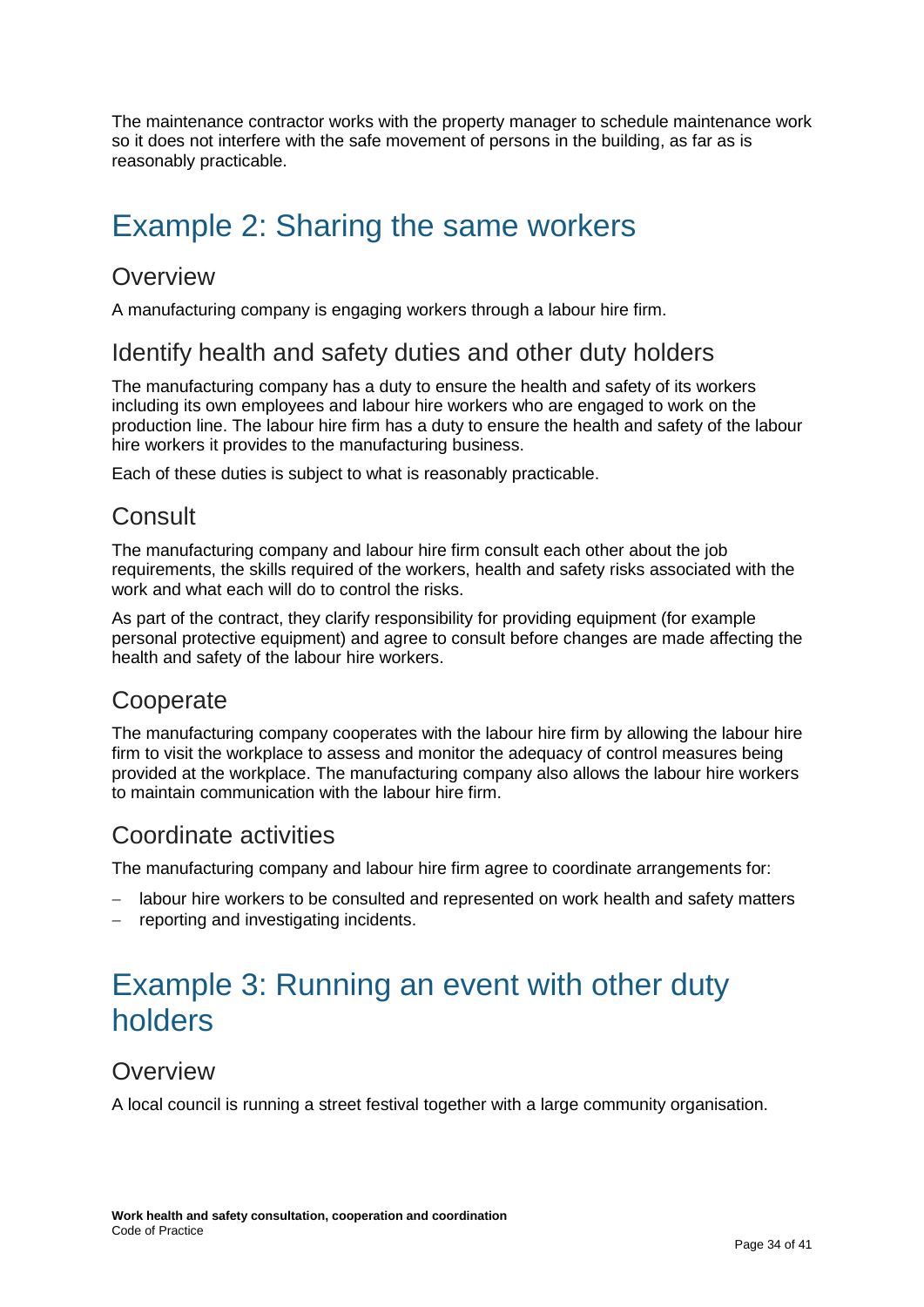## Identify health and safety duties and other duty holders

The council has a duty as a PCBU to ensure the health and safety of its workers, those of the community organisation and the public.

The community organisation is a PCBU and has a duty to ensure the work health and safety of its workers, those of the council and that other persons are not put at risk from work carried out as part of its business.

A company contracted by the council to supply marquees and other equipment (including bain maries and other equipment that will be used for cooking and serving) has a duty to ensure its workers and other persons are not put at risk from work carried out as part of its business, in this case providing the equipment.

A company contracted by the supplier to transport and deliver the equipment has a duty to ensure its workers and other persons are not put at risk from work carried out as part of its business.

The police force will be providing members for crowd control and other purposes and has a duty to ensure the health and safety of its workers, and that other persons are not put at risk from work carried out as part of its business

First aid facilities and officers will be provided by another organisation, which has a duty to ensure its workers and other persons are not put at risk from work carried out as part of its business or undertaking.

Each of these duties is subject to what is reasonably practicable.

## **Consult**

The council and the community organisation consult with each other to identify how each will be involved in the activities and how each will be minimising the risks associated with what they will be doing. They identify how to coordinate their activities.

The council consults the supplier about the health and safety risks of the equipment. This includes the detail of delivery times and circumstances and what will be needed for it to be safely unloaded.

The supplier consults the transport company about when and where the equipment is to be delivered, and how to deal with potential hazards during the transport and unloading.

The police consult with both the council and the community organisation to identify how the festival is to be conducted and the hazards and risks relevant to their activities. This includes making clear the role of the police in minimising risks to the public and to the police officers through crowd management. The police identify their requirements of the council and the community organisation for matters like vehicle access.

The council, community organisation and first aid provider consult on the requirements for the first aid facilities including their nature, quantity and location.

The council organises a meeting inviting the community organisation including its health and safety representatives, the supplier and each organisation providing services at the event to facilitate the consultation.

## **Cooperate**

The council and community organisation cooperate with the transport company in the arrangements needed for safe delivery and unloading.

The supplier cooperates with the transport company in requirements it has for the delivery.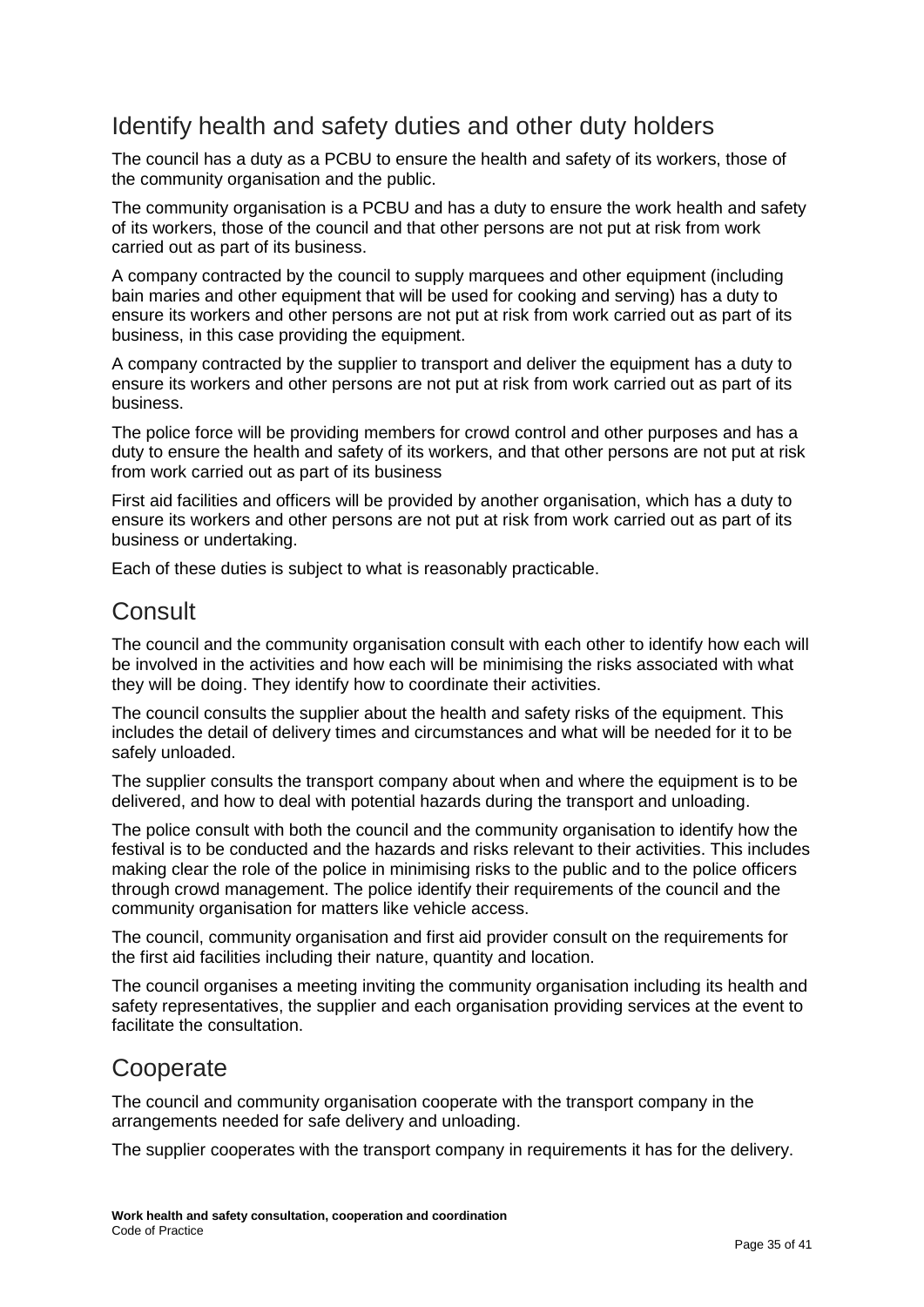The council and community organisation cooperate with the police and the first aid provider in their requirements.

The transport contractor follows the instructions for safe transport and delivery.

### Coordinate activities

The council and community organisation coordinate their activities to ensure they do not get in the way of each other and ensure what they each do for health and safety is complementary.

The transport company coordinates collecting the equipment with the supplier and the delivery of the equipment with the supplier and council.

The council and community organisation coordinate the layout of the festival site with the needs of the police and first aid providers.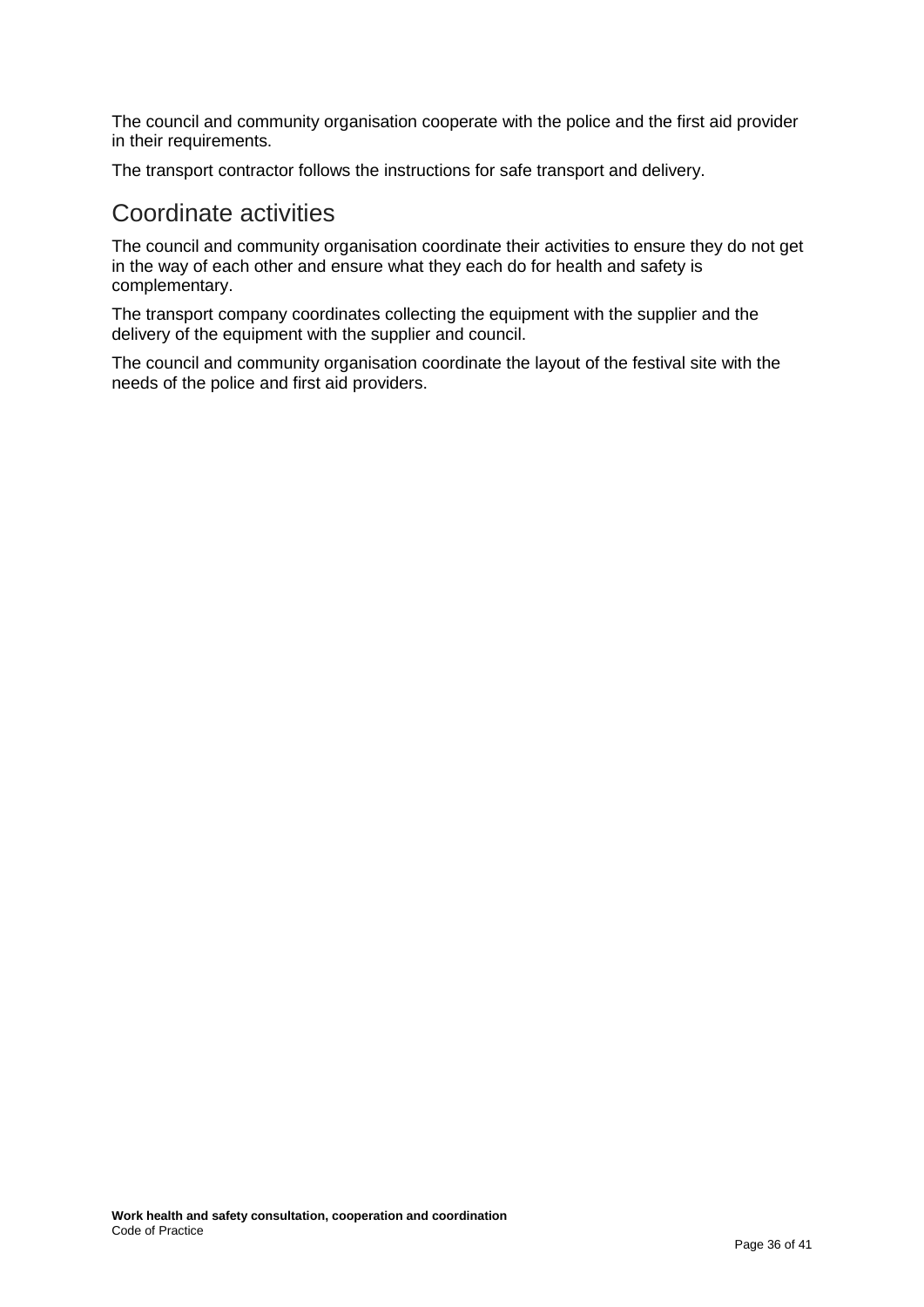# <span id="page-36-0"></span>Appendix D–Consultation checklist

| <b>Consultation compliance</b>                                                                                                                          | Yes /No | <b>Chapter in</b><br>Code |
|---------------------------------------------------------------------------------------------------------------------------------------------------------|---------|---------------------------|
| Do I have one or more consultation arrangements in place after<br>consultation with my workers?                                                         |         |                           |
| Do the consultation arrangements include workers other than my<br>employees such as contractors or labour hire workers who are part of my<br>workforce? |         | 4, 5                      |
| Do I use my consultation mechanism when I:                                                                                                              |         | $\overline{2}$            |
| identify hazards and assess risks?                                                                                                                      |         |                           |
| make decisions to eliminate or minimise risks?                                                                                                          |         |                           |
| make decisions about welfare facilities?                                                                                                                |         |                           |
| propose changes to the work, including purchasing new or used plant<br>or new substances or materials?                                                  |         |                           |
| develop and review safety policies and procedures?                                                                                                      |         |                           |
| When I consult with my workers on these issues do I:                                                                                                    |         | 3                         |
| inform them of what I intend to do (eg purchase a new piece of<br>equipment)?                                                                           |         |                           |
| share relevant information about the issue with them?                                                                                                   |         |                           |
| give them a reasonable opportunity to respond and contribute to<br>decision making?                                                                     |         |                           |
| discuss any of their safety concerns?                                                                                                                   |         |                           |
| take into account the views they express?                                                                                                               |         |                           |
| advise them of my decision and the reasons for it?                                                                                                      |         |                           |
| If workers are represented by a health and safety representative, do I:<br>4                                                                            |         |                           |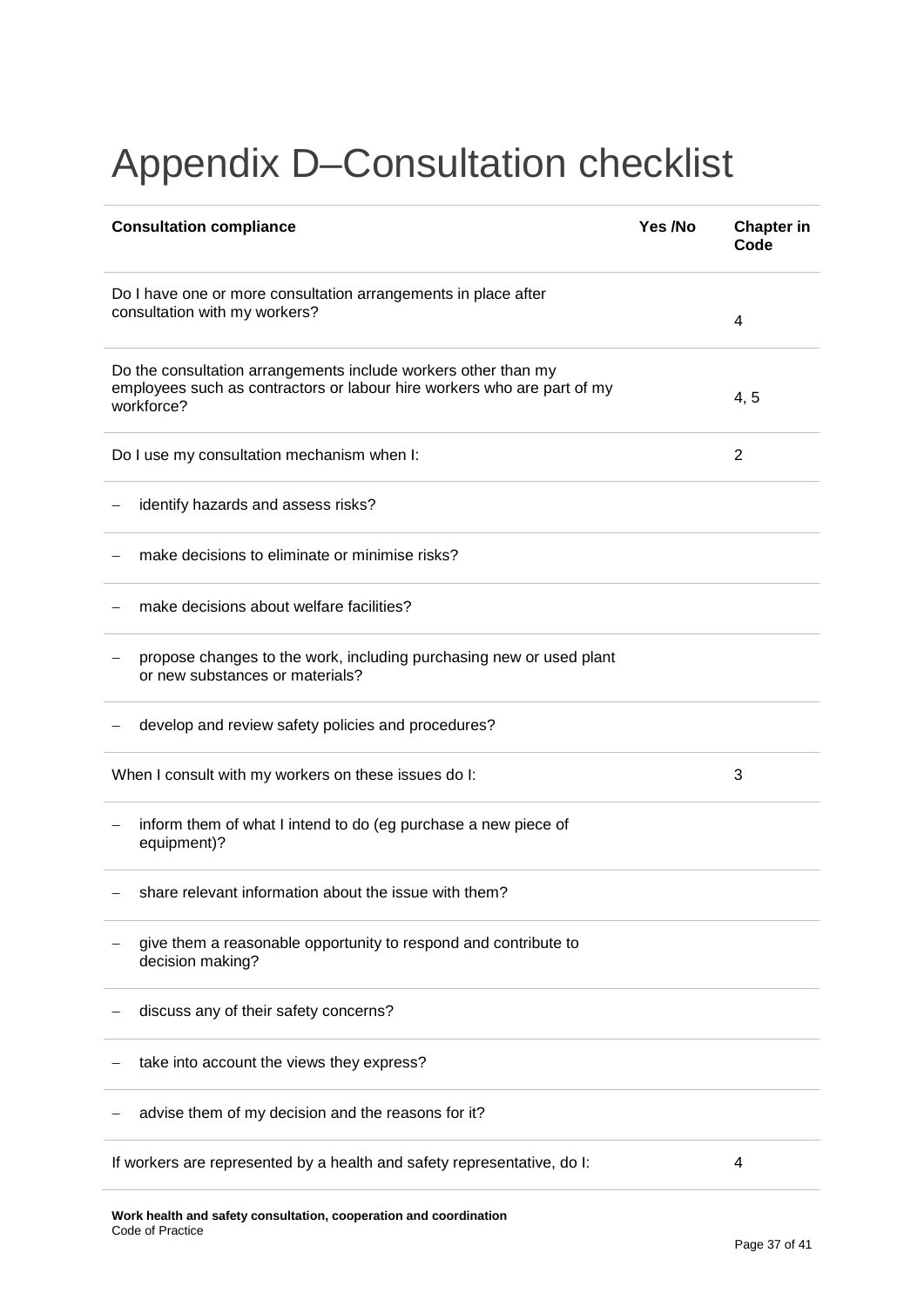| <b>Consultation compliance</b>                                                                                                                   | Yes /No | <b>Chapter in</b><br>Code |
|--------------------------------------------------------------------------------------------------------------------------------------------------|---------|---------------------------|
| include the representative in all health and safety consultations?                                                                               |         |                           |
| make myself available for the representative to raise and discuss<br>health and safety matters with me?                                          |         |                           |
| Do I consult other duty holders who share responsibility for a health and<br>safety matter with me?                                              |         | 5                         |
| Do I identify other duty holders early before commencing work?                                                                                   |         |                           |
| Have I established open communication and consultation methods<br>with other duty holders about the work and related health and safety<br>risks? |         |                           |
| Have I confirmed with other duty holders that our joint duties are met?                                                                          |         |                           |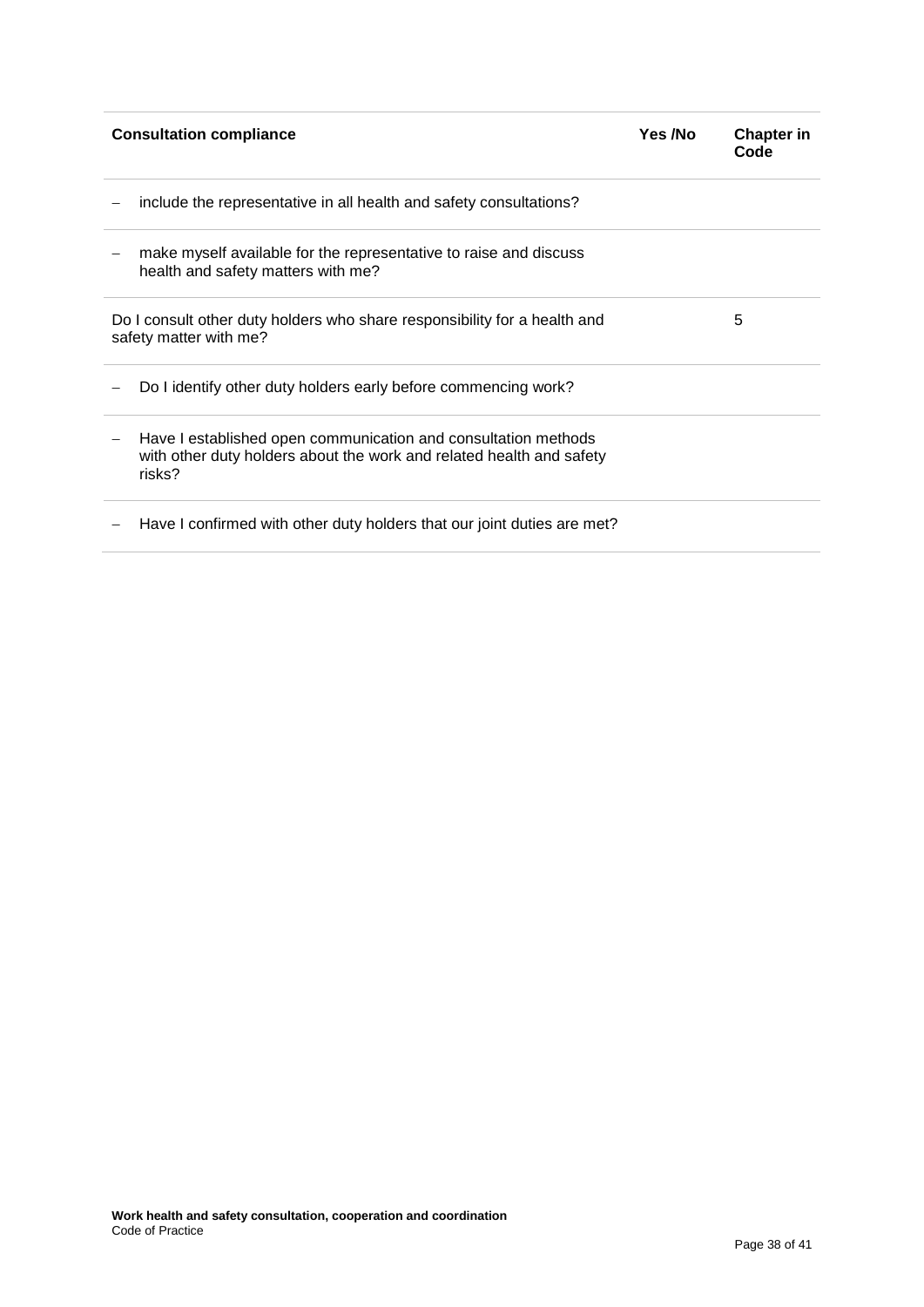# <span id="page-38-0"></span>Appendix E–Consultation requirements in the WHS Regulations

| Part                                                                                                     | <b>Regulation</b>              | <b>Requirement</b>                                                                                                                                                                                                                                                                                                                                                                                                                                                                                                                                                          |
|----------------------------------------------------------------------------------------------------------|--------------------------------|-----------------------------------------------------------------------------------------------------------------------------------------------------------------------------------------------------------------------------------------------------------------------------------------------------------------------------------------------------------------------------------------------------------------------------------------------------------------------------------------------------------------------------------------------------------------------------|
| Part 4.7 General<br><b>Electrical Safety in</b><br>Workplaces and<br><b>Energised Electrical Work</b>    | 158(1)(d)                      | Before electrical work on energised electrical equipment<br>commences the PCBU must consult with the person with<br>management or control of the workplace.                                                                                                                                                                                                                                                                                                                                                                                                                 |
| Part 5.1 General Duties<br>for Plant and Structures                                                      | 193(1)(c)(iii)                 | The manufacturer of plant must ensure all reasonable steps are<br>taken to consult with the designer of the plant in relation to the<br>alteration of the design to rectify any hazard identified in the<br>design of the plant.                                                                                                                                                                                                                                                                                                                                            |
| Part 5.1 General Duties<br>for Plant and Structures                                                      | 197(d)                         | An importer of plant must take all reasonable steps to ensure<br>that the designer and manufacturer of the plant are consulted in<br>relation to any alteration made to the plant to control the risk<br>from an identified hazard.                                                                                                                                                                                                                                                                                                                                         |
| Part 6.2 Duties of<br>Designer of Structure and<br>Person Who<br>Commissions<br><b>Construction Work</b> | 294                            | (1) A PCBU that commissions construction work in relation to a<br>structure must, so far as is reasonably practicable, consult with<br>the designer of the whole or any part of the structure about how<br>to ensure that risks to health and safety arising from the design<br>during the construction work are:<br>eliminated, so far as is reasonably practicable; or<br>if it is not reasonably practicable to eliminate the risks,<br>$\bullet$<br>minimised so far as is reasonably practicable.<br>(2) Consultation must include giving the designer any information |
|                                                                                                          |                                | that the person who commissions the construction work has in<br>relation to the hazards and risks at the workplace where the<br>construction work is to be carried out.                                                                                                                                                                                                                                                                                                                                                                                                     |
| Part 6.4 Additional Duties<br>of Principal Contractor                                                    | 309(2)(b)                      | The principal contractor for a construction project must ensure<br>the WHS management plan includes the arrangements are in<br>place, between any PCBUs at the workplace where the<br>construction project is being undertaken, for consultation,<br>cooperation and the coordination of activities in relation to<br>compliance with their duties under the Act and Regulations.                                                                                                                                                                                           |
| Part 7.1 Hazardous<br>Chemicals,<br>Part 7.2 Lead<br>Part 8.5 Asbestos at the<br>Workplace               | 371(2),<br>408, 416 and<br>437 | The PCBU must consult the worker in relation to the selection of<br>a registered medical practitioner for the purpose of health<br>monitoring.                                                                                                                                                                                                                                                                                                                                                                                                                              |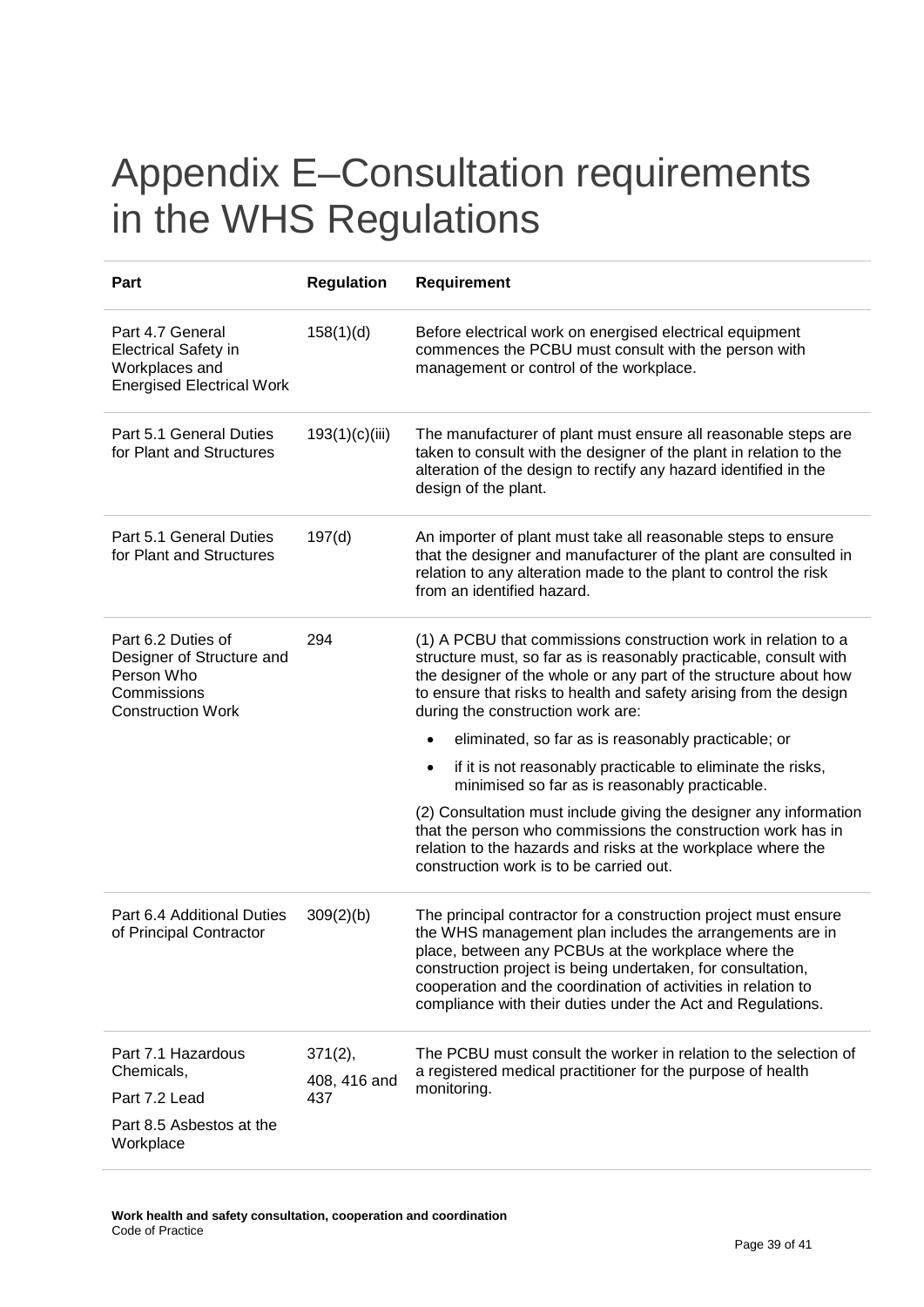| Part                                                                                   | <b>Regulation</b> | Requirement                                                                                                                                                                                                                                                                                                                                                   |
|----------------------------------------------------------------------------------------|-------------------|---------------------------------------------------------------------------------------------------------------------------------------------------------------------------------------------------------------------------------------------------------------------------------------------------------------------------------------------------------------|
| Part 9.2 Determinations<br>about Major Hazard<br><b>Facilities</b>                     | 546               | In deciding whether to revoke a determination about a major<br>hazard facility the regulator must consult with the major hazard<br>facility's contact person or operator (as applicable).                                                                                                                                                                     |
| Part 9.3 Duties of<br><b>Operators of Determined</b><br><b>Major Hazard Facilities</b> | 552(d)            | The operator of a determined major hazard facility must provide<br>the regulator with a safety case outline which includes a<br>description of the consultation with workers that occurred in the<br>preparation of the safety case outline, and will occur in the<br>preparation of the safety case.                                                         |
| Part 9.3 Duties of<br><b>Operators of Determined</b><br><b>Major Hazard Facilities</b> | 557(2)            | In developing the emergency plan for a determined major hazard<br>facility the operator must consult with emergency service<br>organisations with responsibility for the area in which the major<br>hazard facility is located and, in relation to the off-site health and<br>safety consequences of a major incident occurring, with the local<br>authority. |
| Part 9.3 Duties of<br><b>Operators of Determined</b><br><b>Major Hazard Facilities</b> | 559(3)            | In reviewing and revising the emergency plan, the operator of a<br>determined major hazard facility must consult with the<br>emergency service organisations referred to in regulation 557(2).                                                                                                                                                                |
| Part 9.3 Duties of<br><b>Operators of Determined</b><br><b>Major Hazard Facilities</b> | 561(2)(f)         | The operator of a determined major hazard facility must provide<br>the regulator with a completed safety case for the major hazard<br>facility containing a description of the consultation with workers<br>that took place under regulation 575 in the preparation of the<br>safety case.                                                                    |
| Part 9.4 Licensed Major<br><b>Hazard Facilities-Risk</b><br>Management                 | 569(4)            | In reviewing and revising a licensed major hazard facility's<br>emergency plan, the operator must consult with the emergency<br>service organisations referred to in regulation 557(2).                                                                                                                                                                       |
| Part 9.5 Major hazard<br>facilities Consultation and<br><b>Workers' Safety Role</b>    | 574-575           | The operator of a determined major hazard facility must<br>implement a safety role for the workers at the facility.<br>They must also consult with workers for a range of specified<br>reasons outlined in regulation 575.                                                                                                                                    |